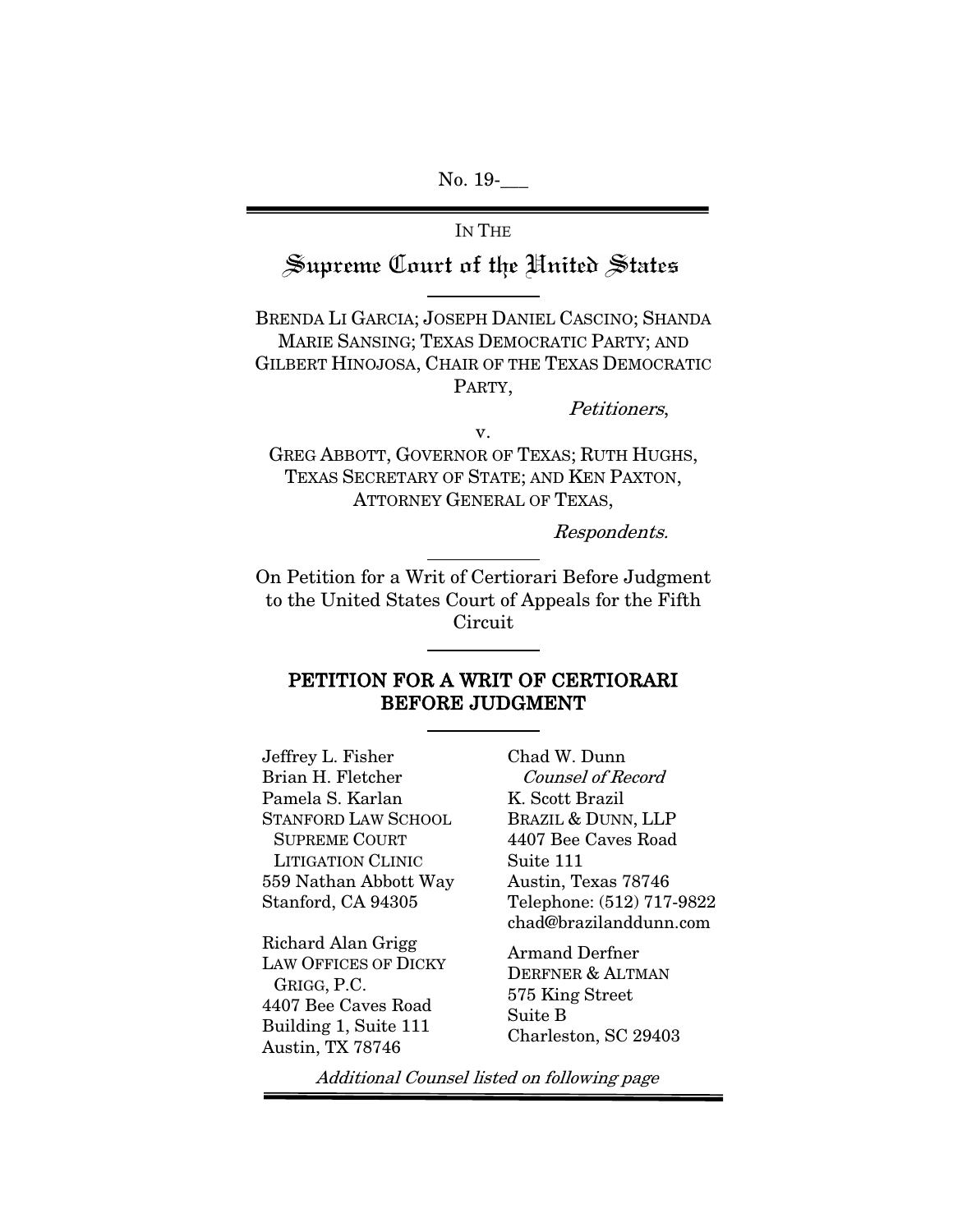## Additional Counsel

| Robert Leslie Meyerhoff       | Martin Golando             |
|-------------------------------|----------------------------|
| <b>TEXAS DEMOCRATIC PARTY</b> | THE LAW OFFICE OF          |
| 314 E. Highland Mall Blvd.    | <b>MARTIN GOLANDO PLLC</b> |
| #508                          | 405 N. St. Marys Street    |
| Austin, TX 78752              | San Antonio, TX 78205      |
|                               | Austin, TX 78746           |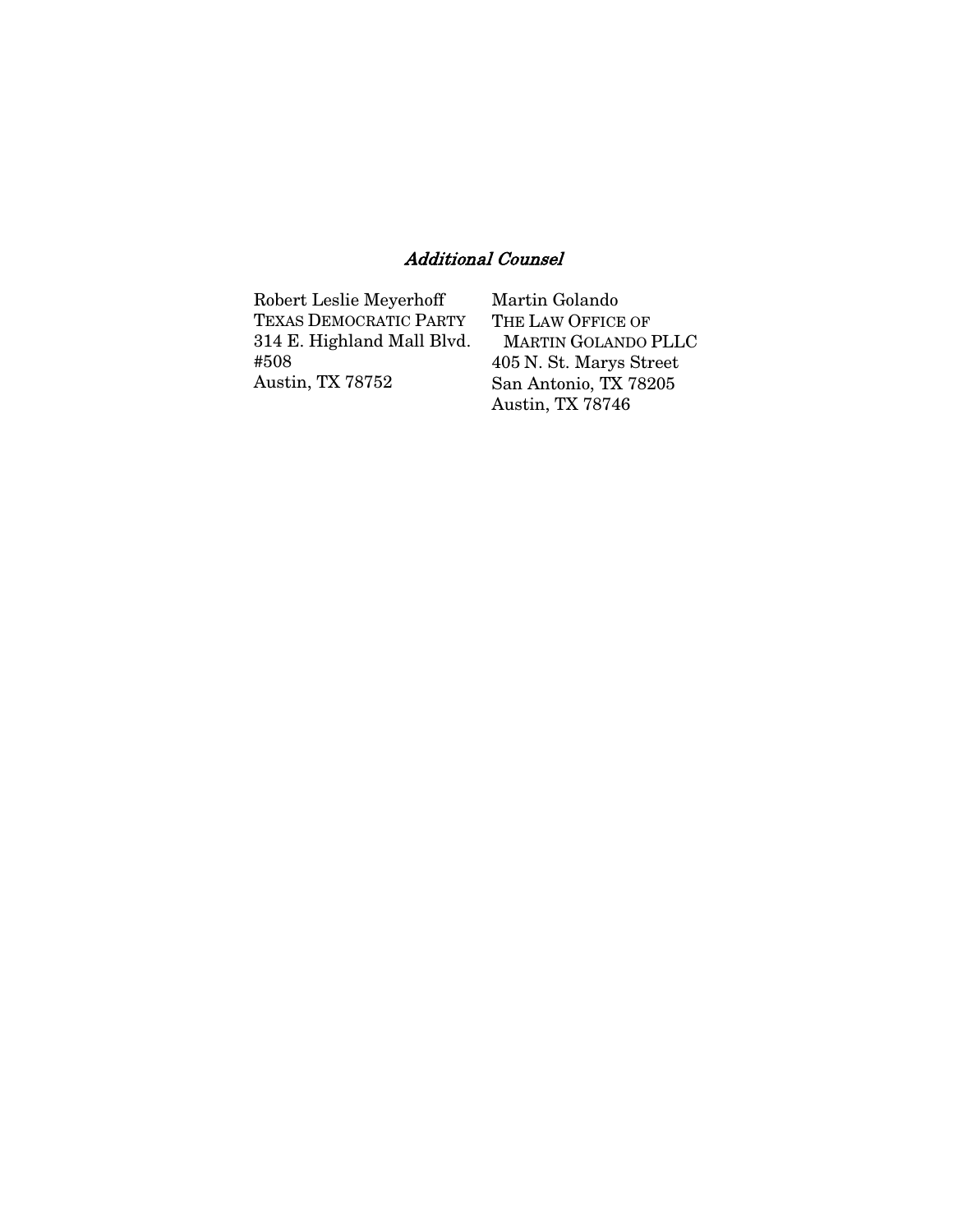## QUESTION PRESENTED

Does Texas's limitation of the right to cast a noexcuse mail-in ballot to only voters who are "65 years of age or older on election day," Tex. Election Code § 82.003, violate the Twenty-Sixth Amendment's directive that the right to vote "shall not be denied or abridged by the United States or by any State on account of age"?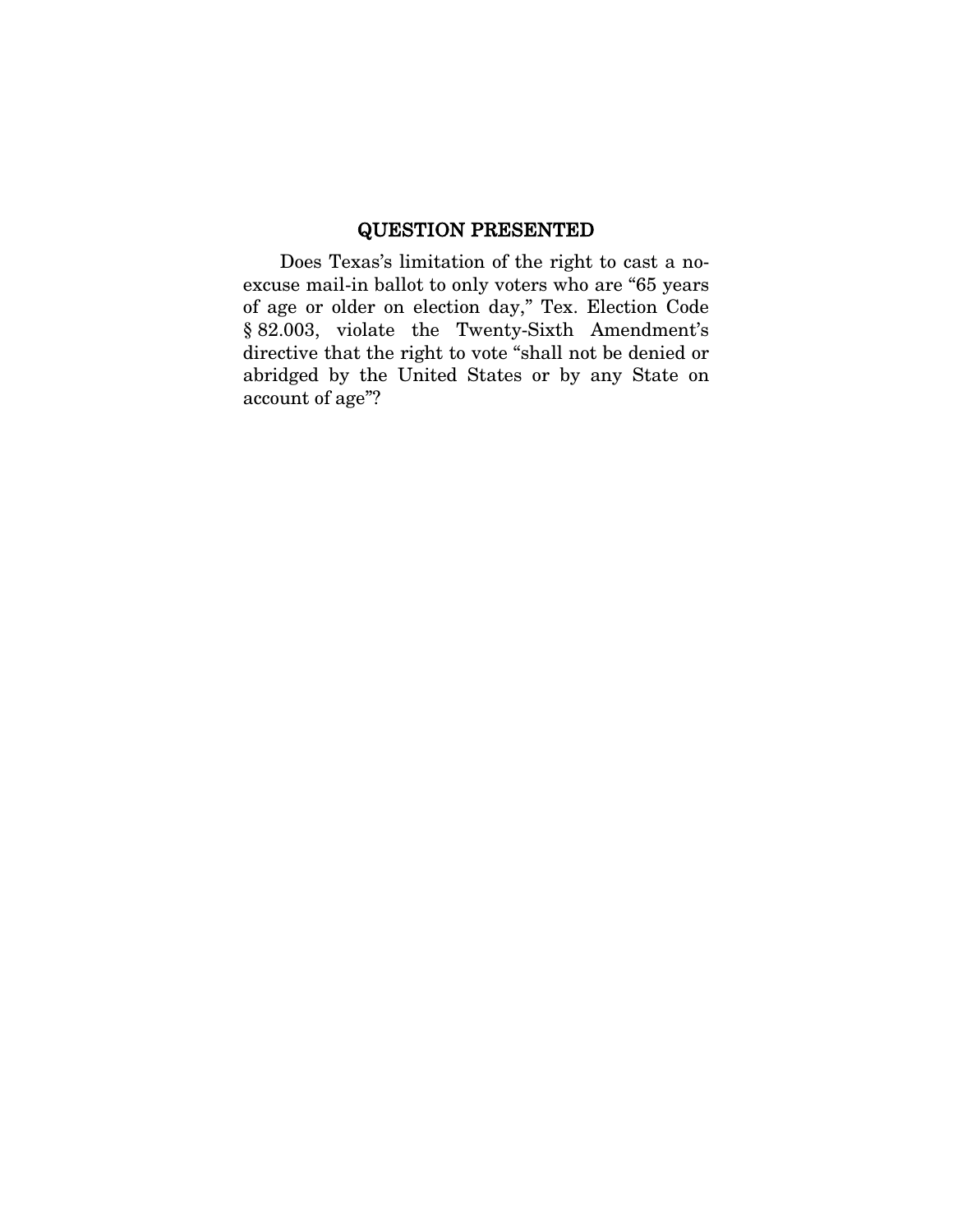## PARTIES TO THE PROCEEDING

In addition to the parties listed in the caption, Dana DeBeauvoir, the Travis County Clerk, and Jacquelyn F. Callanen, the Bexar County Elections Administrator, were defendants in the district court. They were not, however, parties to the stay proceedings in the court of appeals, and are not parties in this Court.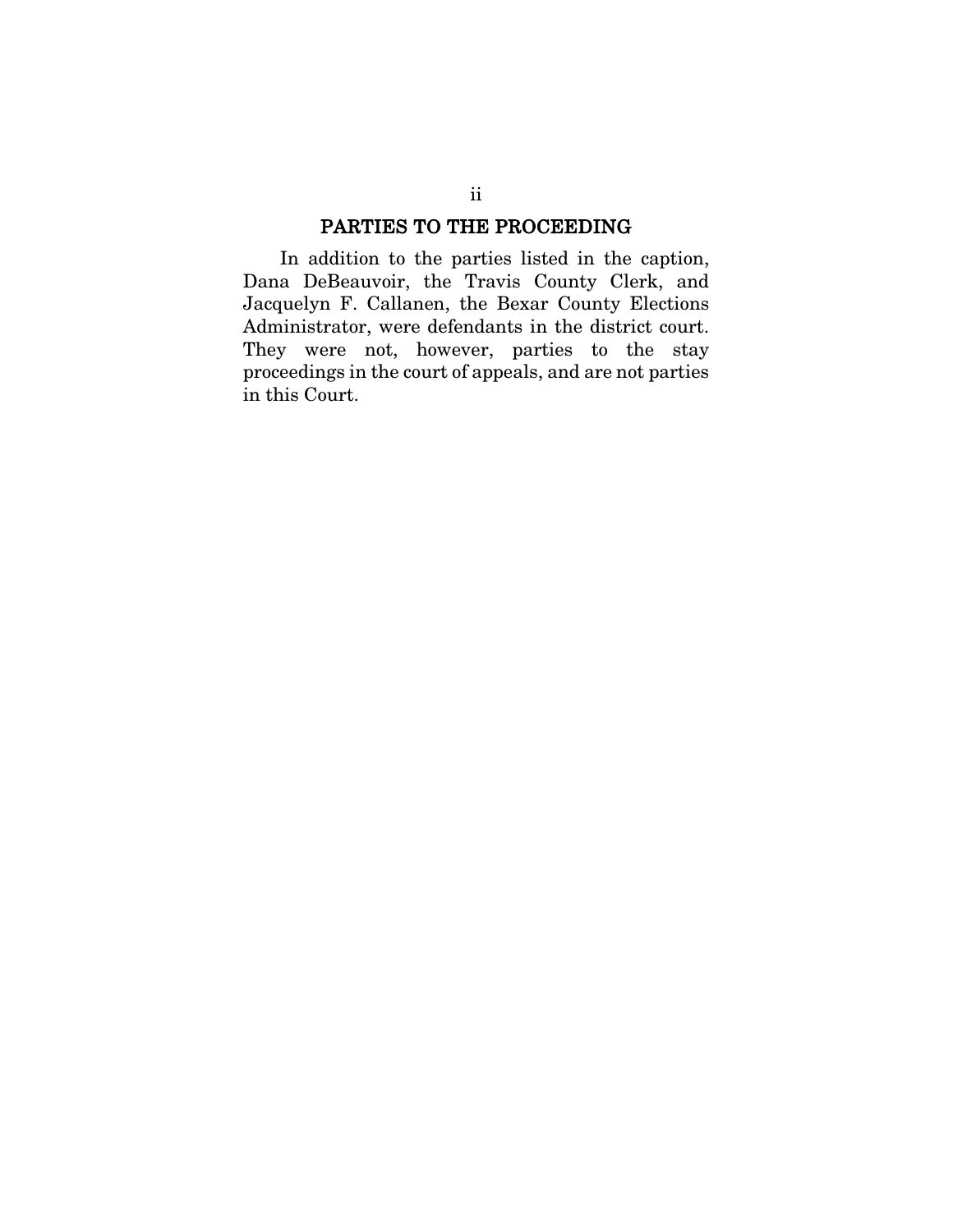# RULE 29.6 STATEMENT

Petitioner Texas Democratic Party does not have a parent corporation, and no publicly held corporation holds ten percent or more of the Texas Democratic Party's stock.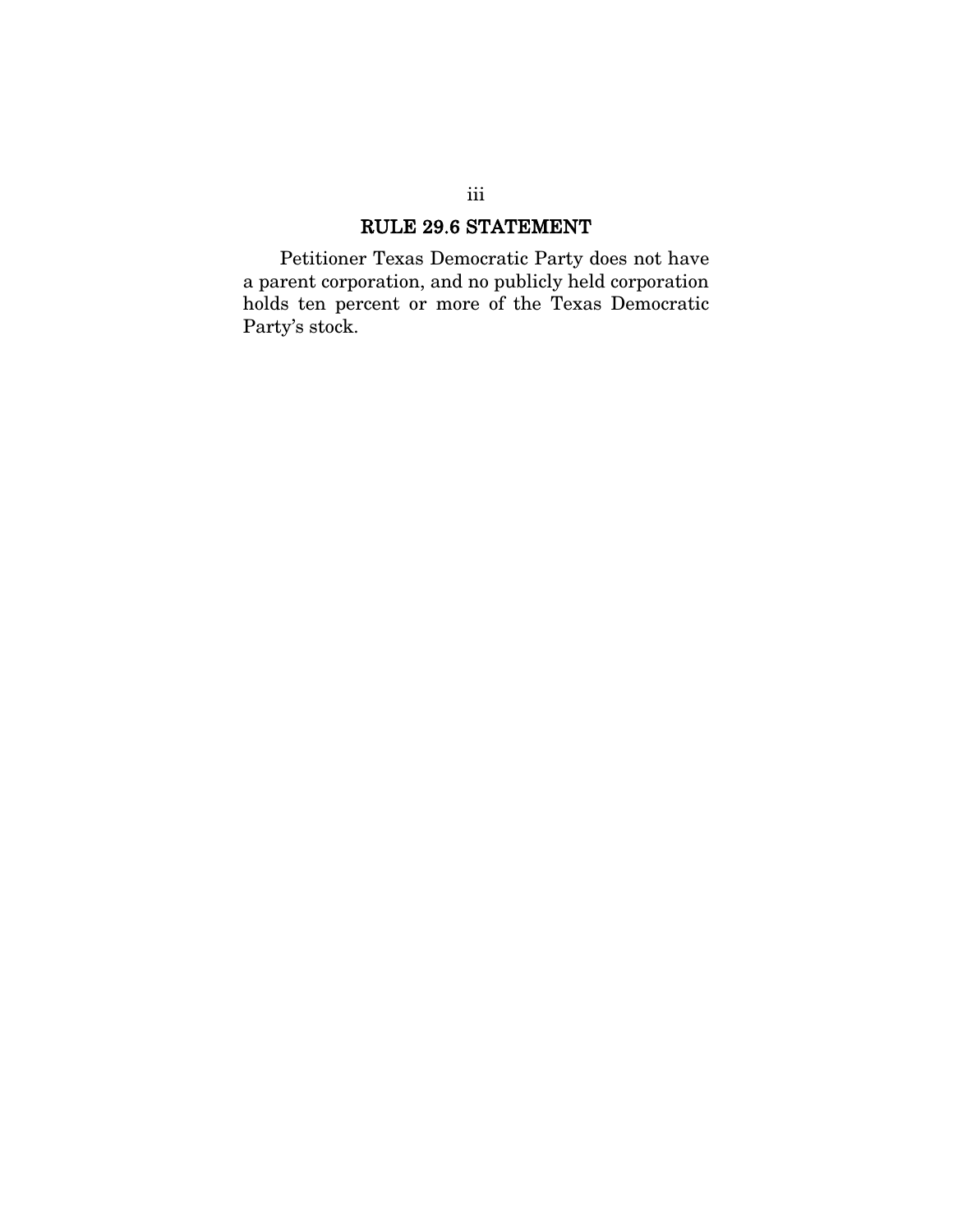#### RELATED PROCEEDINGS

Texas Democratic Party, Gilberto Hinojosa, Chair of the Texas Democratic Party, Joseph Daniel Cascino, Shanda Marie Sansing, and Brenda Li Garcia, Plaintiffs, v. Greg Abbott, Governor of Texas, Ken Paxton, Texas Attorney General, Ruth Hughs, Texas Secretary of State, Dana DeBeauvoir, Travis County Clerk, and Jacquelyn F. Callanen, Bexar County Elections Administrator, Defendants, Civ. Act. No. SA-20-CA-438-FB (W.D. Tex. May 19, 2020).

Texas Democratic Party, Gilberto Hinojosa, Joseph Daniel Cascino, Shanda Marie Sansing, Brenda Li Garcia, Plaintiffs-Appellees, v. Greg Abbott, Governor of the State of Texas; Ruth Hughs, Texas Secretary of State; Ken Paxton, Texas Attorney General, Defendants–Appellants, No. 20-50407 (5th Cir. June 4, 2020).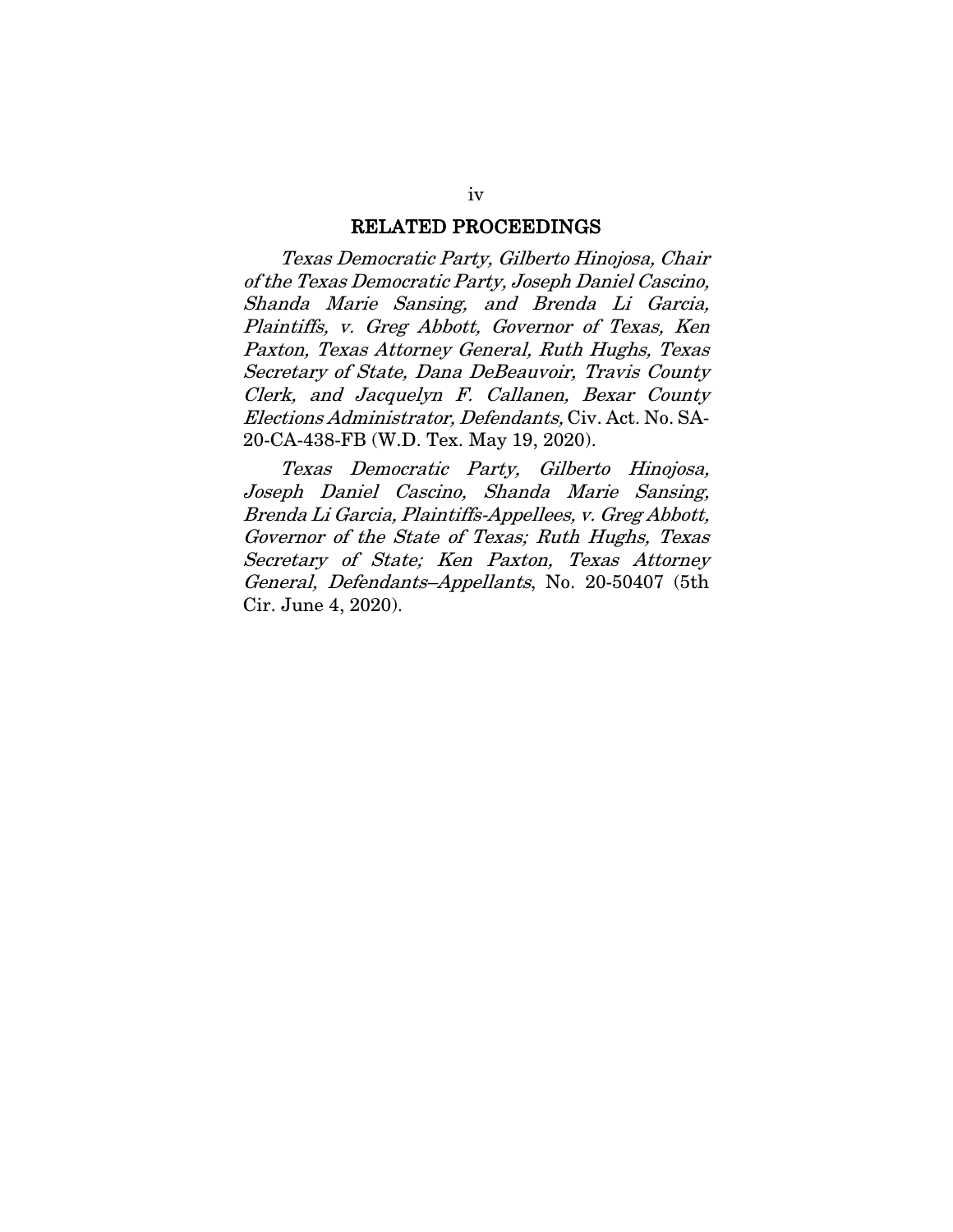# TABLE OF CONTENTS

| PARTIES TO THE PROCEEDING ii                                                                                                             |
|------------------------------------------------------------------------------------------------------------------------------------------|
|                                                                                                                                          |
|                                                                                                                                          |
|                                                                                                                                          |
| PETITION FOR A WRIT OF CERTIORARI1                                                                                                       |
|                                                                                                                                          |
|                                                                                                                                          |
| RELEVANT CONSTITUTIONAL AND                                                                                                              |
|                                                                                                                                          |
|                                                                                                                                          |
| REASONS FOR GRANTING THE WRIT  12                                                                                                        |
| $\mathbf{I}$ .<br>This case involves an important and<br>unsettled question of federal law over<br>which the lower courts are divided 13 |
| The Fifth Circuit's construction of the<br>II.<br>Twenty-Sixth Amendment is wrong 18                                                     |
| III. This Court should grant review now 27                                                                                               |
|                                                                                                                                          |
| <b>APPENDICES</b>                                                                                                                        |
| Appendix A, Opinion of the U.S. Court of<br>Appeals for the Fifth Circuit, issued on                                                     |
| Appendix B, Order Regarding Plaintiffs' Motion<br>for Preliminary Injunction, issued by the                                              |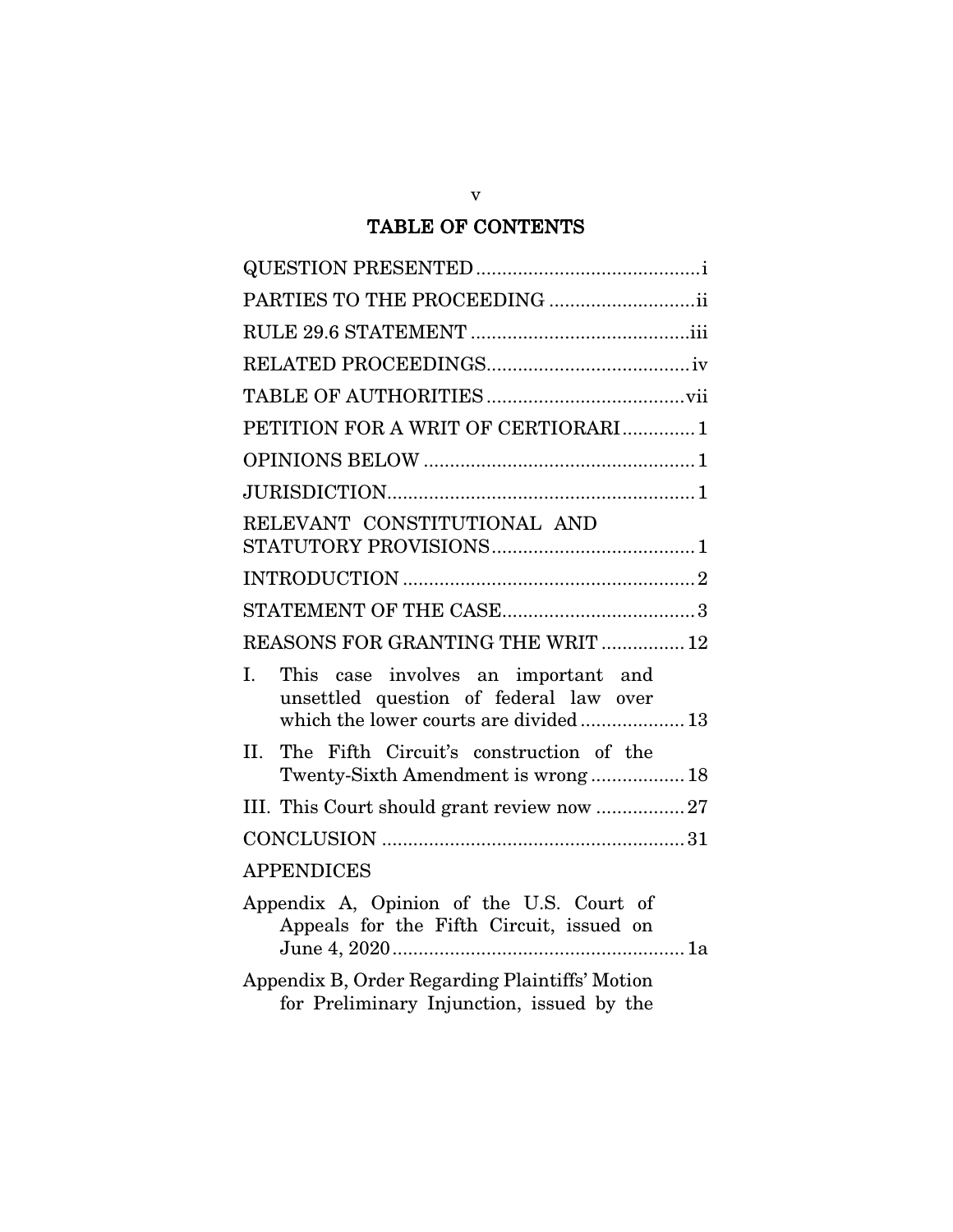| U.S. District Court (W.D. Tex.) on May 19,                                                      |  |
|-------------------------------------------------------------------------------------------------|--|
| Appendix C, State Defendants' Notice of Appeal,<br>filed in the U.S. District Court (W.D. Tex.) |  |
|                                                                                                 |  |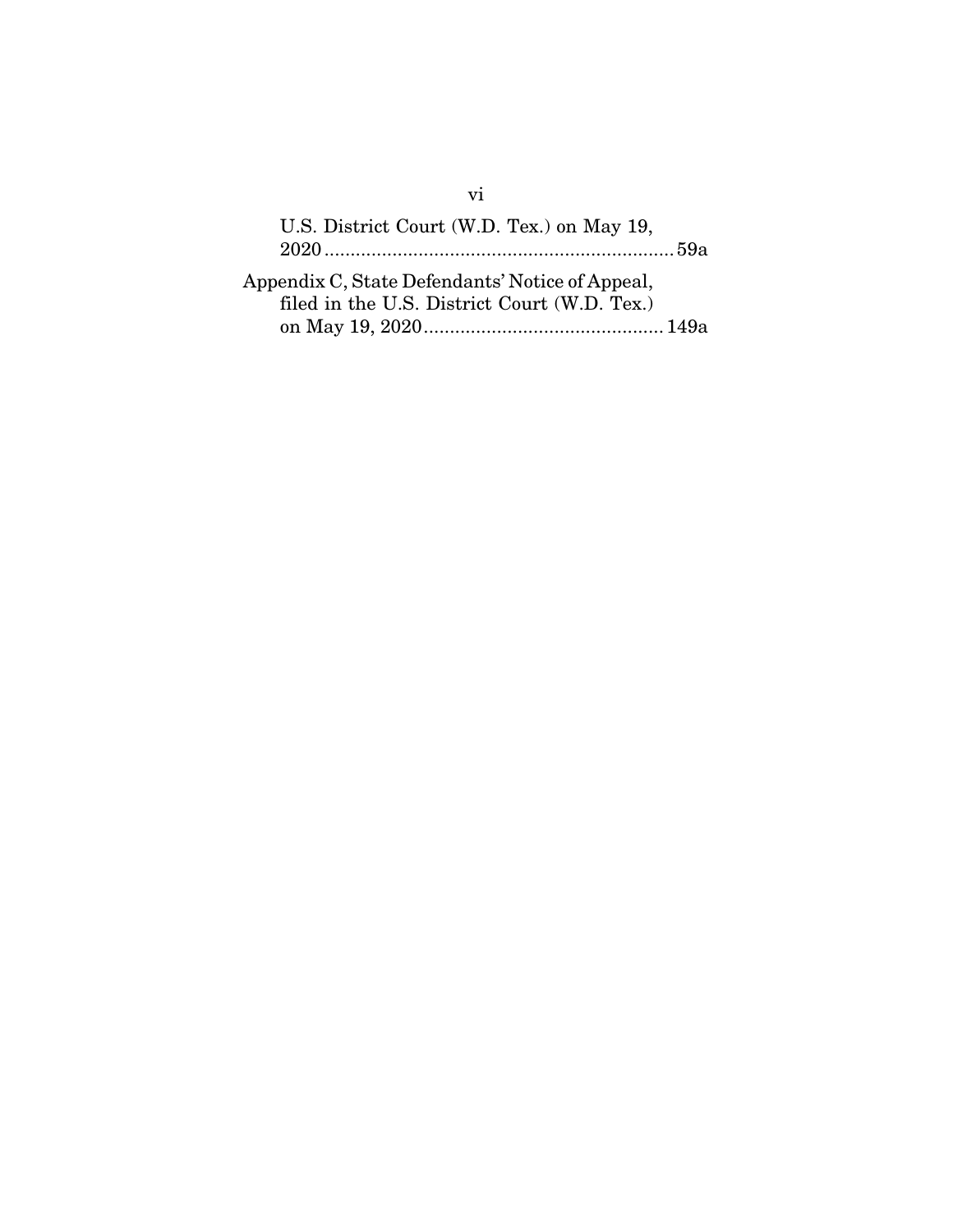## TABLE OF AUTHORITIES

## Cases

| Anderson v. Celebrezze,                                              |
|----------------------------------------------------------------------|
| Arizona State Legislature v. Arizona Indep.<br>Redistricting Comm'n, |
| Bright v. Baesler,<br>336 F. Supp. 527 (E.D. Ky. 1971)  17           |
| Burdick v. Takushi,                                                  |
| City of Boerne v. Flores,                                            |
| Colorado Project-Common Cause v. Anderson,                           |
| Coy v. Iowa,                                                         |
| Dep't of Commerce v. New York,                                       |
| Fish v. Kobach,                                                      |
| Gray v. Johnson,<br>234 F. Supp. 743 (S.D. Miss. 1964)  14           |
| Guinn v. United States,                                              |
| Harman v. Forssenius,                                                |

vii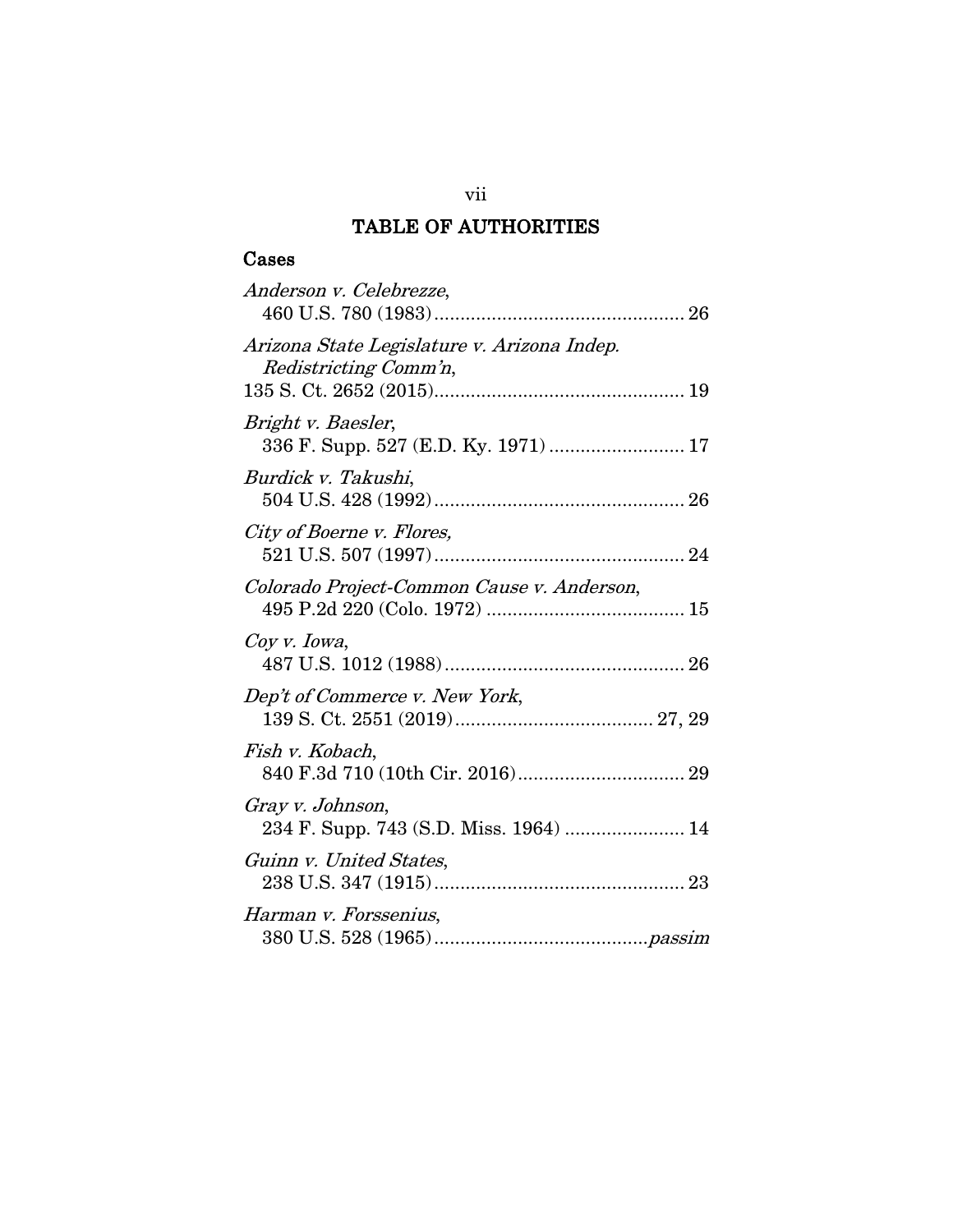| In re State of Texas,<br>2020 WL 2759629 (Tex. Sup. Ct. May                                       |
|---------------------------------------------------------------------------------------------------|
| Jolicoeur v. Mihaly,                                                                              |
| Lane v. Wilson,                                                                                   |
| League of Women Voters of United States<br>v. Newby,                                              |
| McDonald v. Board of Election Commissioners<br>of Chicago,                                        |
| Nashville Student Org. Comm. v. Hargett,<br>155 F. Supp. 3d 749 (M.D. Tenn. 2015) 13              |
| Oregon v. Mitchell,                                                                               |
| Purcell v. Gonzalez,                                                                              |
| Reno v. Bossier Par. Sch. Bd.,                                                                    |
| Republican Nat'l Comm. v. Democratic<br>Nat'l Comm.,<br>140 S. Ct. 1205 (2020) (per curiam) 5, 30 |
| Symm v. United States,<br>439 U.S. 1105 (1979) (per curiam) 17                                    |
| Tully v. Okeson,<br>Case No. 1:20-cv-01271-JPH-DLP                                                |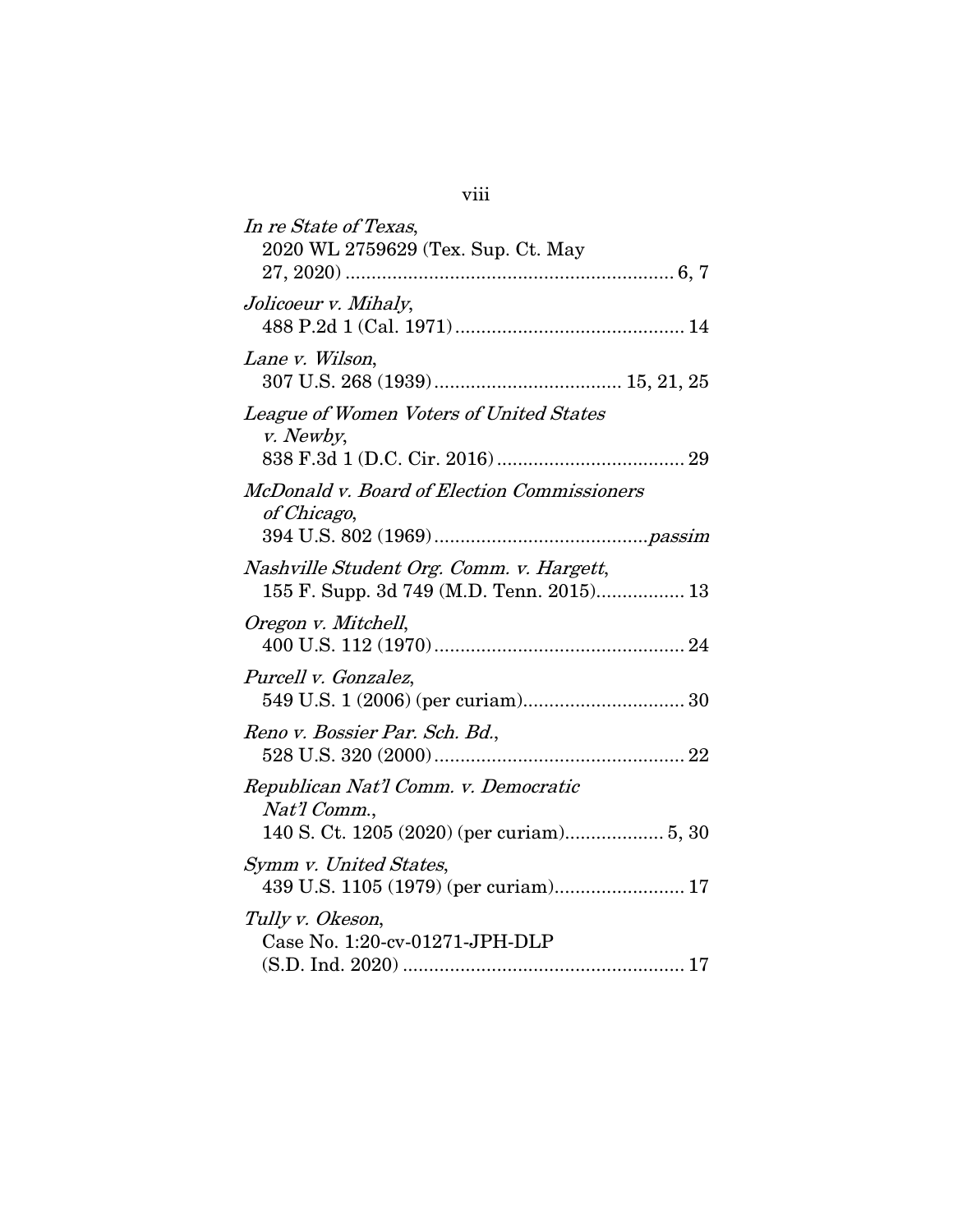| United States v. Fanfan,                                                                                                                                          |
|-------------------------------------------------------------------------------------------------------------------------------------------------------------------|
| United States v. Nixon,                                                                                                                                           |
| United States v. Texas,<br>445 F. Supp. 1245 (S.D. Tex. 1978),<br>summarily aff'd sub nom. Symm v. United<br><i>States</i> , 439 U.S. 1105 (1979) (per curiam) 17 |
| Veasey v. Abbott,<br>830 F.3d 216 (5th Cir. 2016) (en banc),                                                                                                      |
| Walgren v. Bd. of Selectmen of Town of Amherst,<br>519 F.2d 1364 (1st Cir. 1975)  16                                                                              |
| Walgren v. Howes,                                                                                                                                                 |
| <i>Williams v. Rhodes</i> ,                                                                                                                                       |
| Yick Wo v. Hopkins,                                                                                                                                               |

# Constitutional Provisions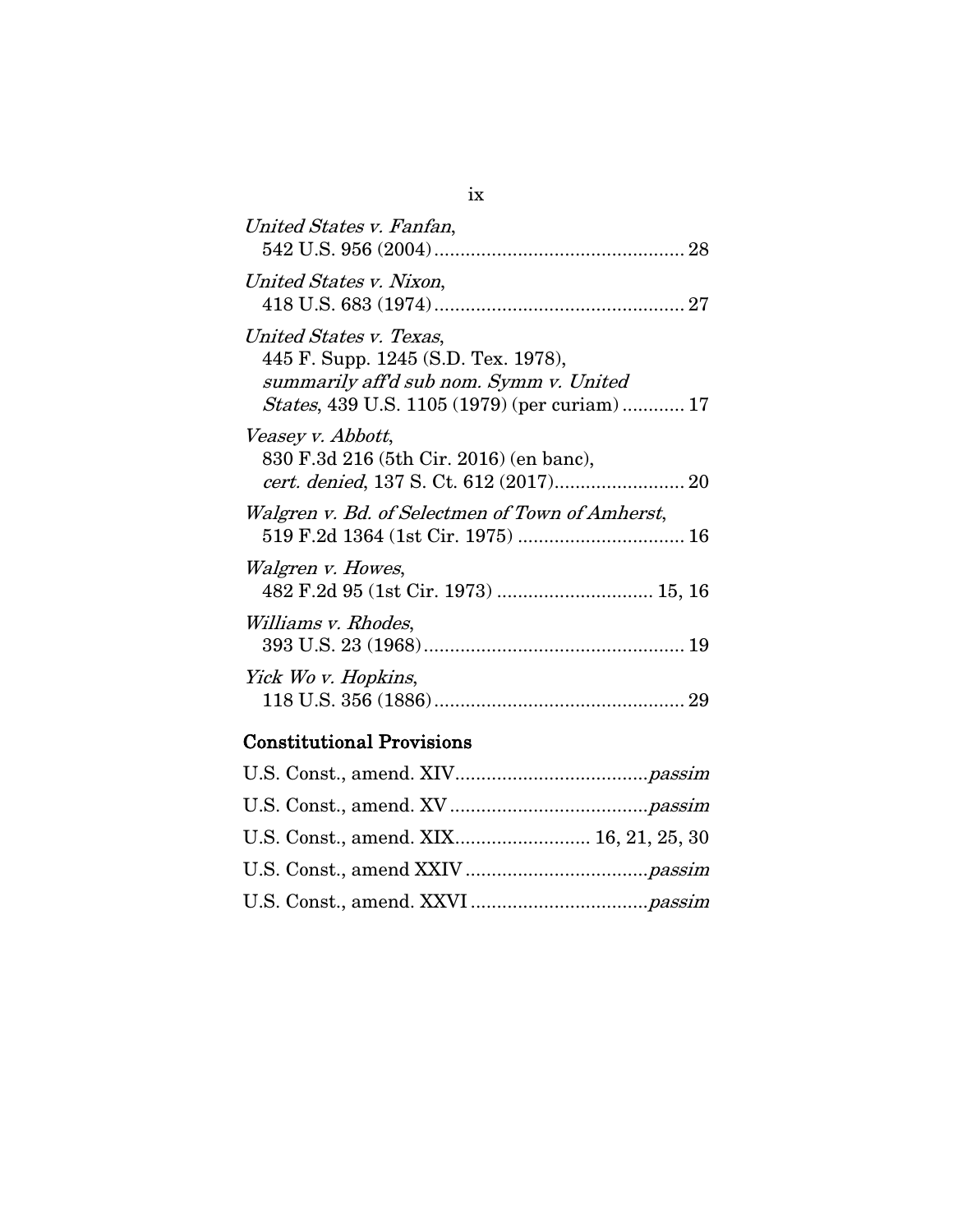# Statutes and Rules

| Uniformed and Overseas Citizens Absentee<br>Voting Act of 1986 as amended, 52 U.S.C. |  |
|--------------------------------------------------------------------------------------|--|
|                                                                                      |  |
|                                                                                      |  |

# Legislative Materials

| 117 Cong. Rec. 7539 (Mar. 23, 1971) (statement of      |  |
|--------------------------------------------------------|--|
|                                                        |  |
| S. Rep. No. 92-26, 92d Cong., 1st Sess. (1971)  19, 24 |  |
|                                                        |  |

# Other Authorities

| Astudillo, Carla, Jolie McCullough & Mandi Cai, In<br>Texas, COVID-19 Case Totals and Hospitalizations                                                      |
|-------------------------------------------------------------------------------------------------------------------------------------------------------------|
| Centers for Disease Control and Prevention,<br>Recommendations for Election Polling Locations                                                               |
| Corasaniti, Rick, What Pennsylvania's 'Dry Run'<br>Election Could Reveal About November, N.Y.                                                               |
| Cotti, Chad D. et al., The Relationship Between In-<br>Person Voting, Consolidated Polling Locations, and<br>Absentee Voting on Covid-19: Evidence From the |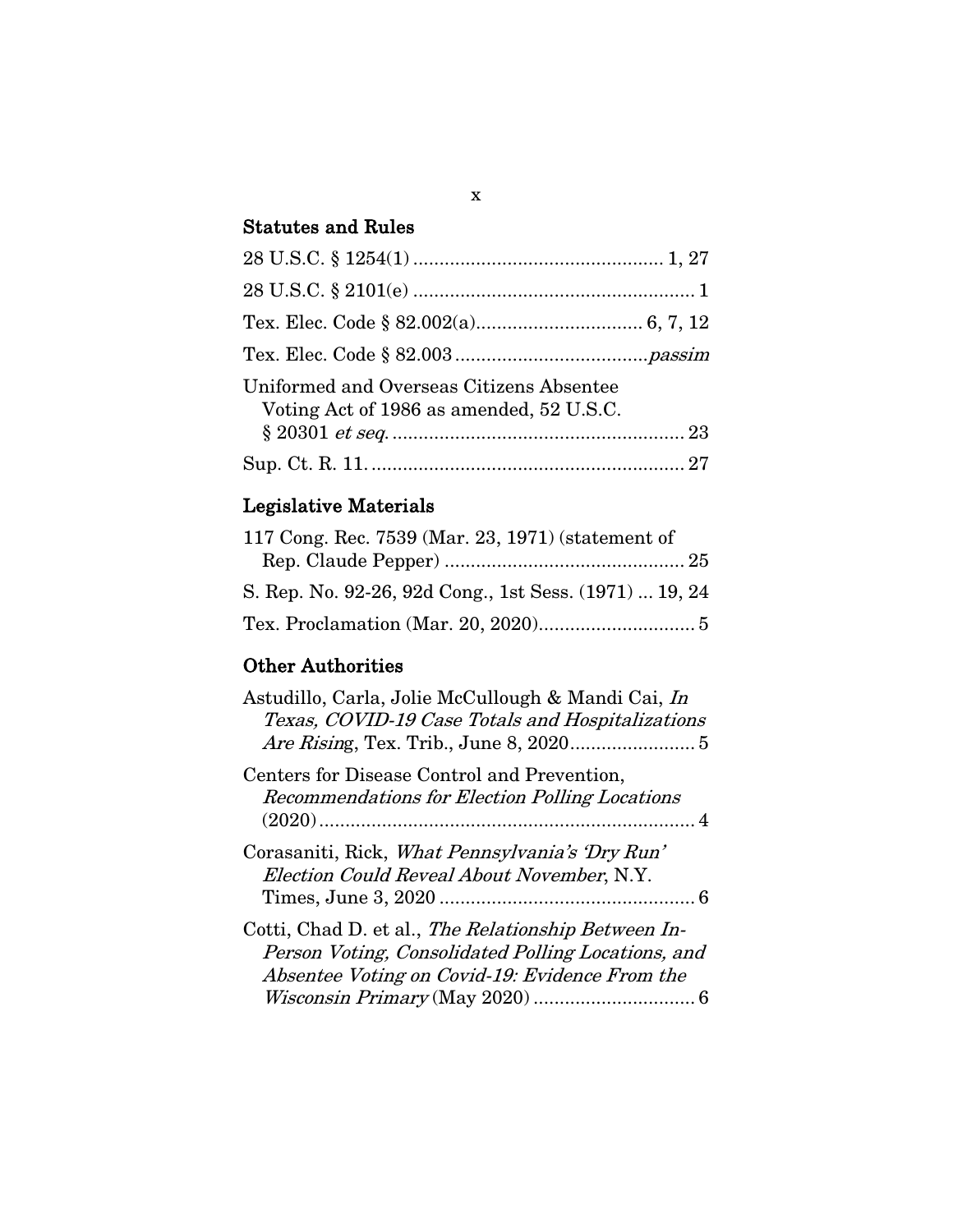| Nat'l Conf. of State Legislatures, All-Mail Elections: |  |
|--------------------------------------------------------|--|
|                                                        |  |

| National Vote at Home Institute, Applying for a |  |
|-------------------------------------------------|--|
| Mailed-out Ballot: A State-by-State Guide       |  |
|                                                 |  |

xi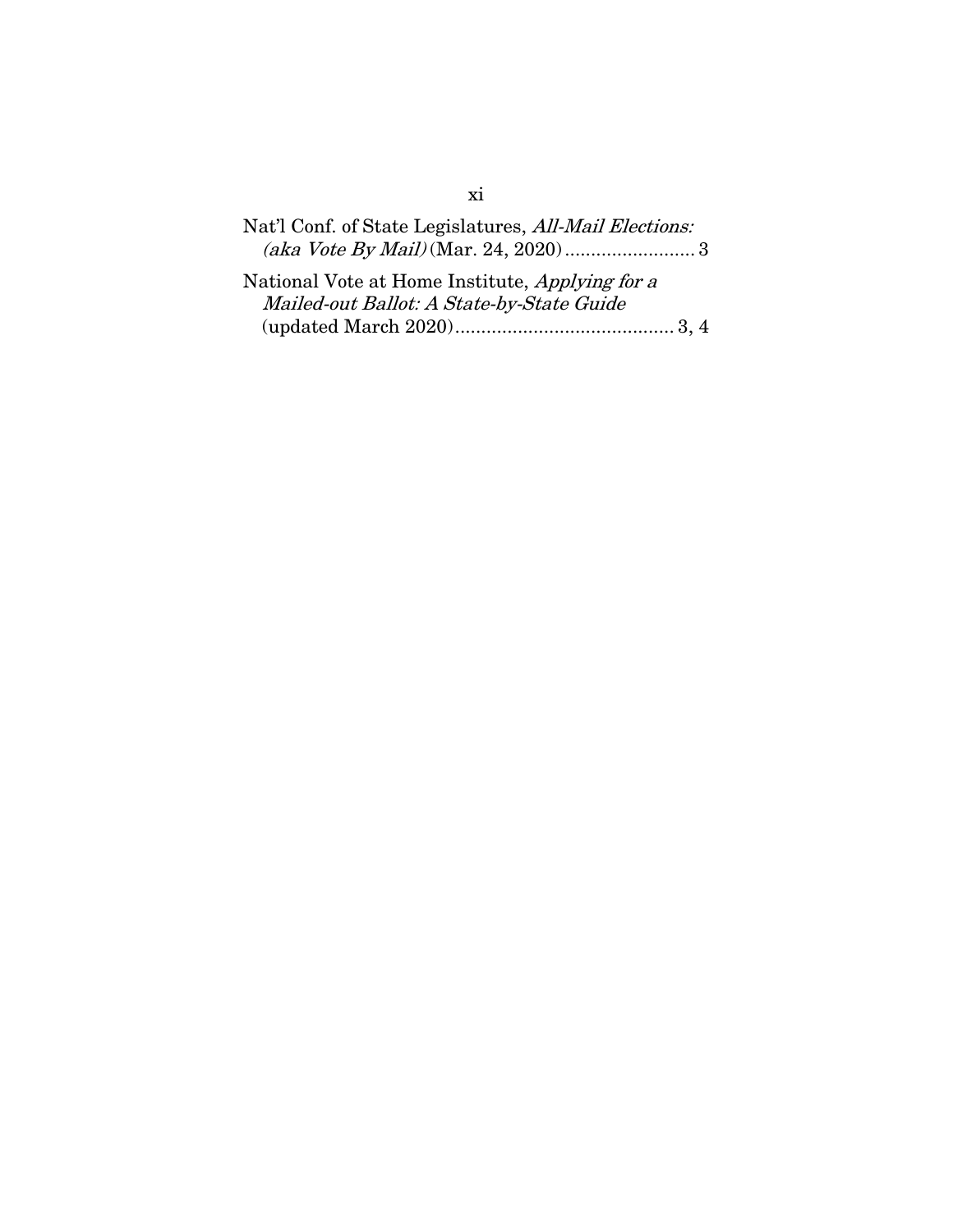#### PETITION FOR A WRIT OF CERTIORARI

Petitioners Brenda Li Garcia, Joseph Daniel Cascino, Shanda Marie Sansing, Texas Democratic Party, and Gilberto Hinojosa respectfully petition for a writ of certiorari before judgment to review the decision of the United States District Court for the Western District of Texas. The decision of the district court is currently pending in the United States Court of Appeals for the Fifth Circuit, which has stayed the preliminary injunction issued by the district court.

### OPINIONS BELOW

The opinion of the United States Court of Appeals for the Fifth Circuit granting a stay of the preliminary injunction pending appeal (Pet. App. 1a) has not yet been published but is available at 2020 WL 2982937. The order of the United States District Court for the Western District of Texas granting the plaintiffs' motion for a preliminary injunction (Pet. App. 59a) has not yet been published but is available at 2020 WL 2541971.

#### **JURISDICTION**

The District Court entered its injunction on May 19, 2020. Pet. App. 71a-72a. Respondents filed their Notice of Appeal on May 19, 2020. Id. 149a. The Court of Appeals entered its stay on June 4, 2020. Id. 1a-2a. The case is docketed in the Court of Appeals for the Fifth Circuit as No. 20-50407. This Court has jurisdiction pursuant to 28 U.S.C. §§ 1254(1), 2101(e).

### RELEVANT CONSTITUTIONAL AND STATUTORY PROVISIONS

Section 1 of the Twenty-Sixth Amendment provides that: "The right of citizens of the United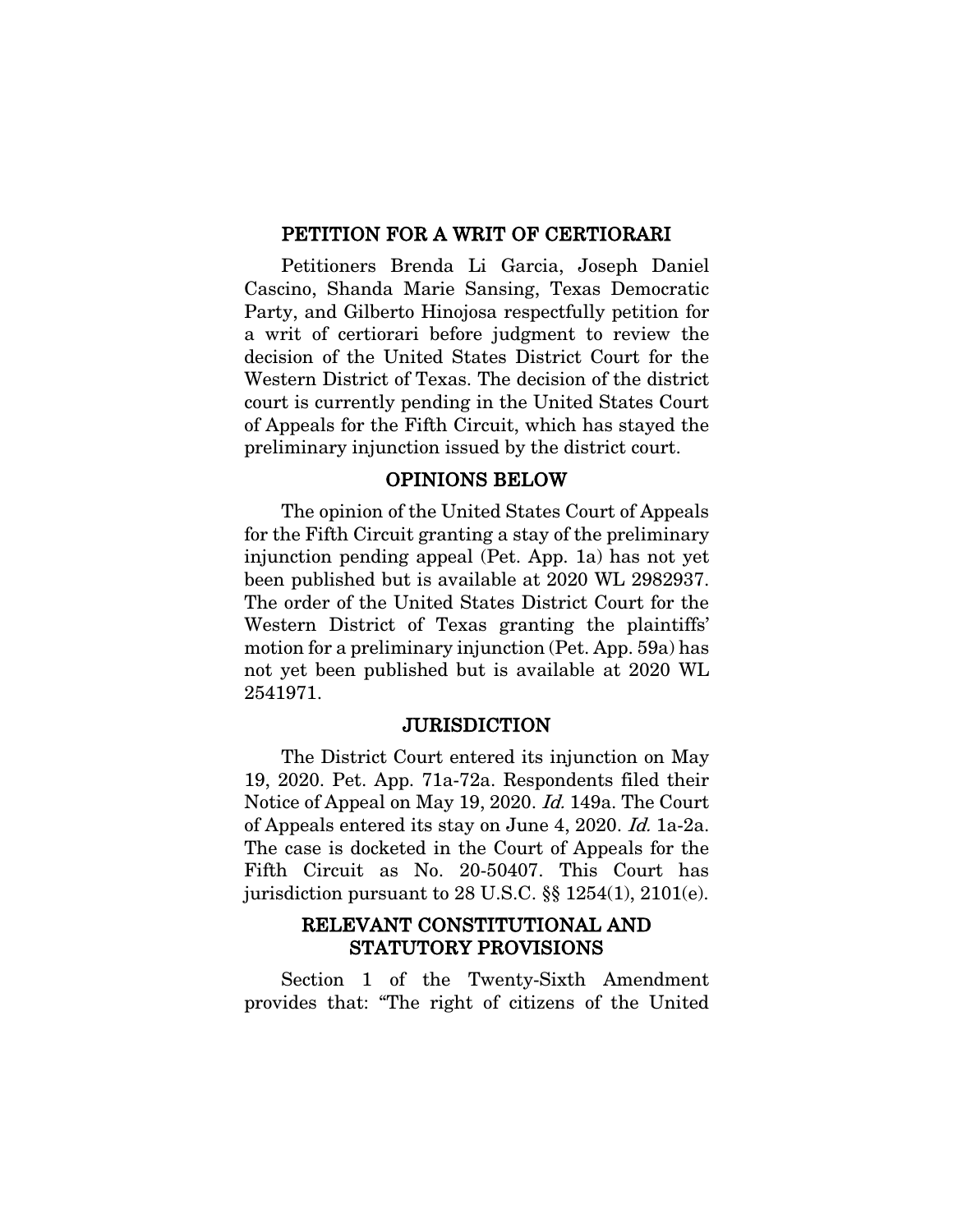States, who are eighteen years of age or older, to vote shall not be denied or abridged by the United States or by any State on account of age."

Section 82.003 of the Texas Election Code provides that: "A qualified voter is eligible for early voting by mail if the voter is 65 years of age or older on election day."

#### INTRODUCTION

Texas law provides voters over the age of 65 with a categorical right to cast their votes by mail, while voters under the age of 65 can cast a vote by mail only if they can swear they qualify under one of three statutorily specified excuses. In the face of the unprecedented COVID-19 pandemic, a federal district court held that this differential treatment likely violated the Twenty-Sixth Amendment and entered a preliminary injunction, ordering Texas to permit all voters to "apply for, receive, and cast an absentee ballot in upcoming elections during the pendency of pandemic circumstances." Pet. App. 71a. The Fifth Circuit acknowledged that Texas law "facially discriminates on the basis of age." *Id.* 20a. But, in conflict with decisions of the Supreme Court of California, the Colorado Supreme Court, and the First Circuit, and in tension with decisions by this Court construing parallel language in the Fifteenth and Twenty-Fourth Amendments, it stayed the district court's preliminary injunction, id. 41a, because it believed petitioners were unlikely to succeed on their Twenty-Sixth Amendment claim, *id.* 31a.

Petitioners have today also filed an application with this Court to vacate the Fifth Circuit's stay, and to allow the district court's preliminary injunction to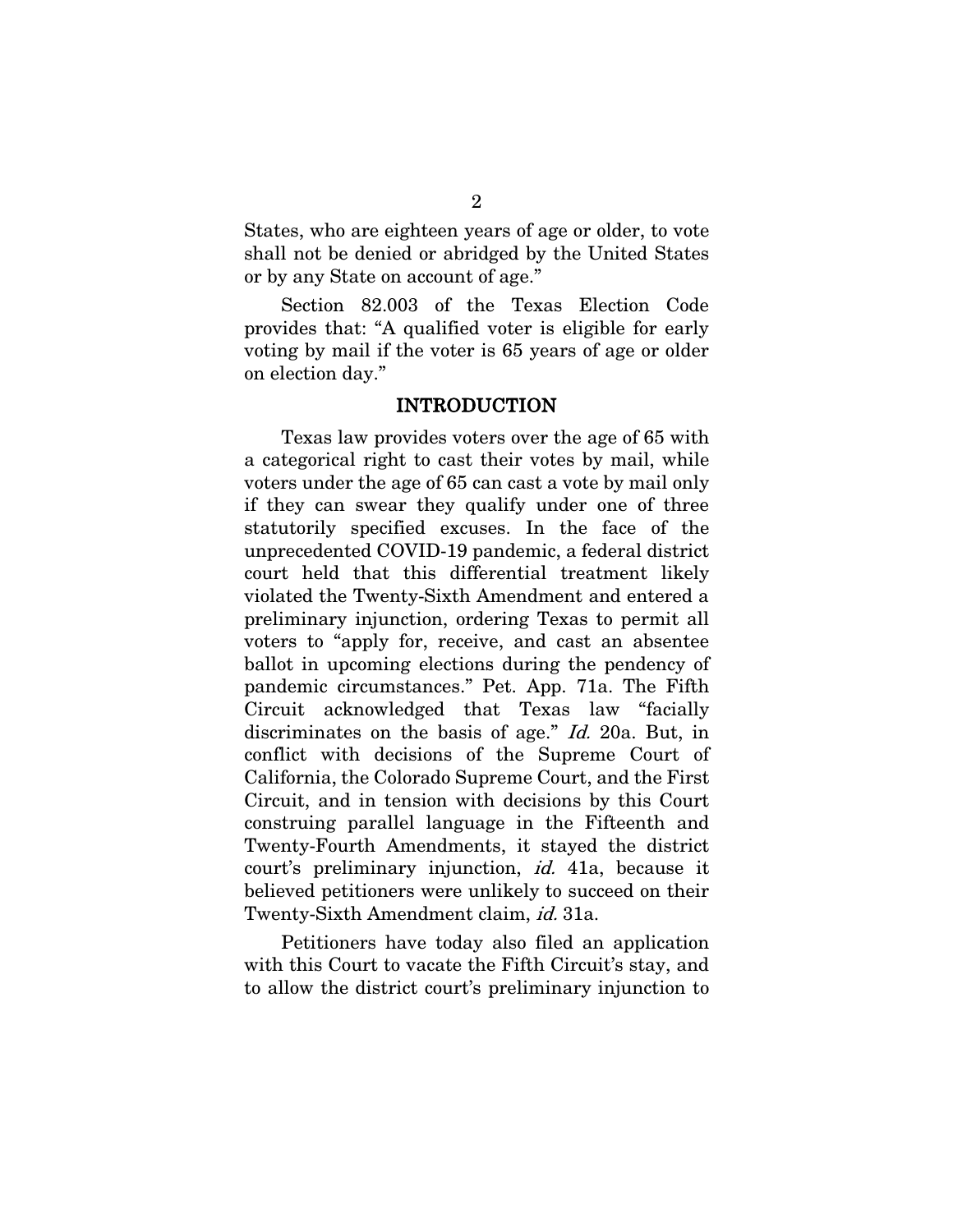go into effect for the 2020 election cycle. But if this Court does not grant that application, it should grant the petition and set this case for expedited review. Otherwise, millions of Texas voters will face the agonizing choice of either risking their health (and the health of others) to vote in person or relinquishing their right to cast a ballot in two critical elections. Certiorari before judgment and an expedited schedule for determining the merits are appropriate given the unprecedented nature of the COVID-19 pandemic and the Fifth Circuit's erroneous construction of the Twenty-Sixth Amendment.

#### STATEMENT OF THE CASE

1. Voting by mail (often referred to as "absentee voting" because it was an option first offered to voters who would be absent from the jurisdiction on election day) has become an increasingly prevalent way for U.S. citizens to vote. In 2020, five states will conduct the November general election entirely by mail: Colorado, Hawaii, Oregon, Utah, and Washington. Nat'l Conf. of State Legislatures, All-Mail Elections: (aka Vote By Mail) (Mar. 24, 2020), https://perma.cc/ZNH5-CE2R. Thirty other states permit every eligible voter to vote by mail—in some jurisdictions by sending each voter a ballot he or she can return either by mail or at a polling place; in others by enabling voters to request permanent voteby-mail status; and in still others by providing a process for requesting an absentee ballot for a particular election. See National Vote at Home Institute, Applying for a Mailed-out Ballot: A State-by-State Guide 4 (updated March 2020) (NVAHI Guide), https://perma.cc/L9X8-SVC8.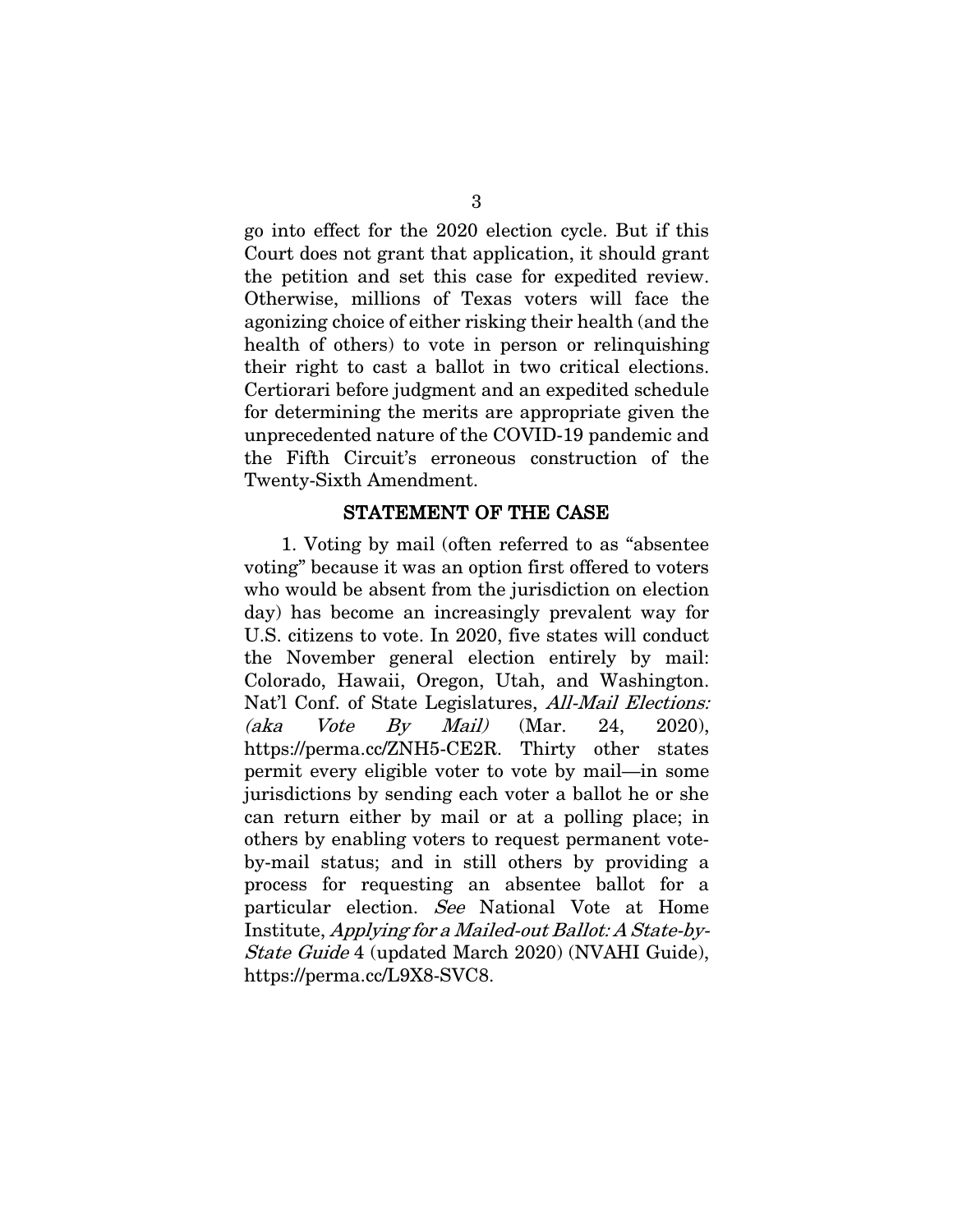Texas is one of a handful of jurisdictions that take a different approach. These jurisdictions limit voting by mail to voters with a specified excuse (most often, physical absence from the jurisdiction or a physical condition that impairs the voter's ability to vote in person), but then provide an age-based exception that is, they permit no-excuse absentee voting for voters older than a specified age, but not for voters below that age. See NVAHI Guide at 4. In Texas, noexcuse vote-by-mail is available only to a voter who "is 65 years of age or older on election day." Tex. Elec. Code § 82.003. Otherwise, a voter without a statutorily specified excuse must cast his or her ballot in person.<sup>[1](#page-16-0)</sup>

2. "The United States is mired in a pandemic involving a virus"—COVID-19—"that can cause serious illness and sometimes death." Pet. App. 1a. At least so far, "the highest number of reported cases of COVID-19 in Texas are among 50 to 59-year-olds and 40 to 49-year-olds." Id. 106a. It is unclear when the pandemic will abate, and whether there will be a second wave of COVID-19 cases this coming autumn, during the period leading up to and containing Election Day.

In March, the federal Centers for Disease Control and Prevention issued "Recommendations for Election Polling Locations" designed "to prevent spread of coronavirus disease 2019 (COVID-19)." https://perma.cc/A9G4-ATZ7. It advised states to "[e]ncourage voters to use voting methods that minimize direct contact with other people and reduce

<span id="page-16-0"></span><sup>&</sup>lt;sup>1</sup> There remain a few other jurisdictions that restrict voting by mail to voters with a specified excuse, whatever their age. See NVAHI Guide at 4.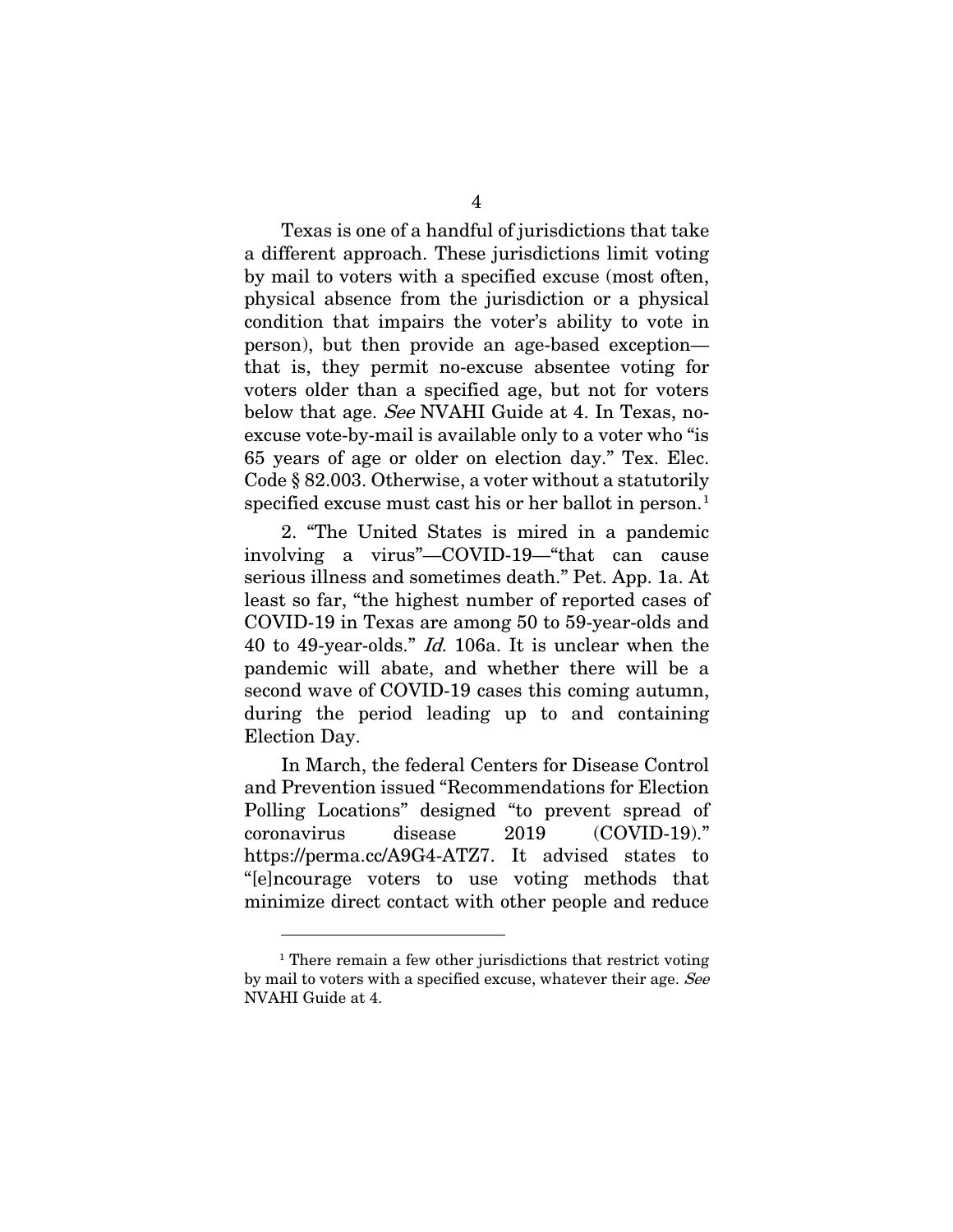crowd size at polling stations." Id. In particular, its first specific recommendation encouraged "mail-in methods of voting if allowed in the jurisdiction." *Id.* 

Also in March, Texas Governor Greg Abbott issued a proclamation declaring that holding a statewide runoff primary then set for May 26, 2020, "would cause the congregation of large gatherings of people in confined spaces and force numerous election workers to come into close proximity with others, thereby threatening the health and safety of many Texans and literally exposing them to risk of death due to COVID-19." Tex. Proclamation (Mar. 20, 2020), https://perma.cc/TN2S-KUR7. He therefore postponed that primary until July 14, 2020.

That risk has not disappeared: As of the first week in June, the "trend line show[ed] new infections in Texas [had] risen about 71% in the past two weeks." Carla Astudillo, Jolie McCullough & Mandi Cai, In Texas, COVID-19 Case Totals and Hospitalizations Are Rising, Tex. Trib., June 8, 2020, https://perma.cc/ 4QGJ-RVZ7.

As the spring election season has progressed, voters across the country have sought to vote by mail to avoid exposing themselves to COVID-19. In Wisconsin, for example, the number of voters who requested absentee ballots for the April 2020 primary was five times the number who had requested absentee ballots for the spring 2016 election. Republican Nat'l Comm. v. Democratic Nat'l Comm., 140 S. Ct. 1205, 1207 (2020) (per curiam). In Pennsylvania, the shift was even more dramatic: more than eighteen times as many voters sought to vote by mail as had done so four years earlier. Rick Corasaniti, What Pennsylvania's 'Dry Run' Election Could Reveal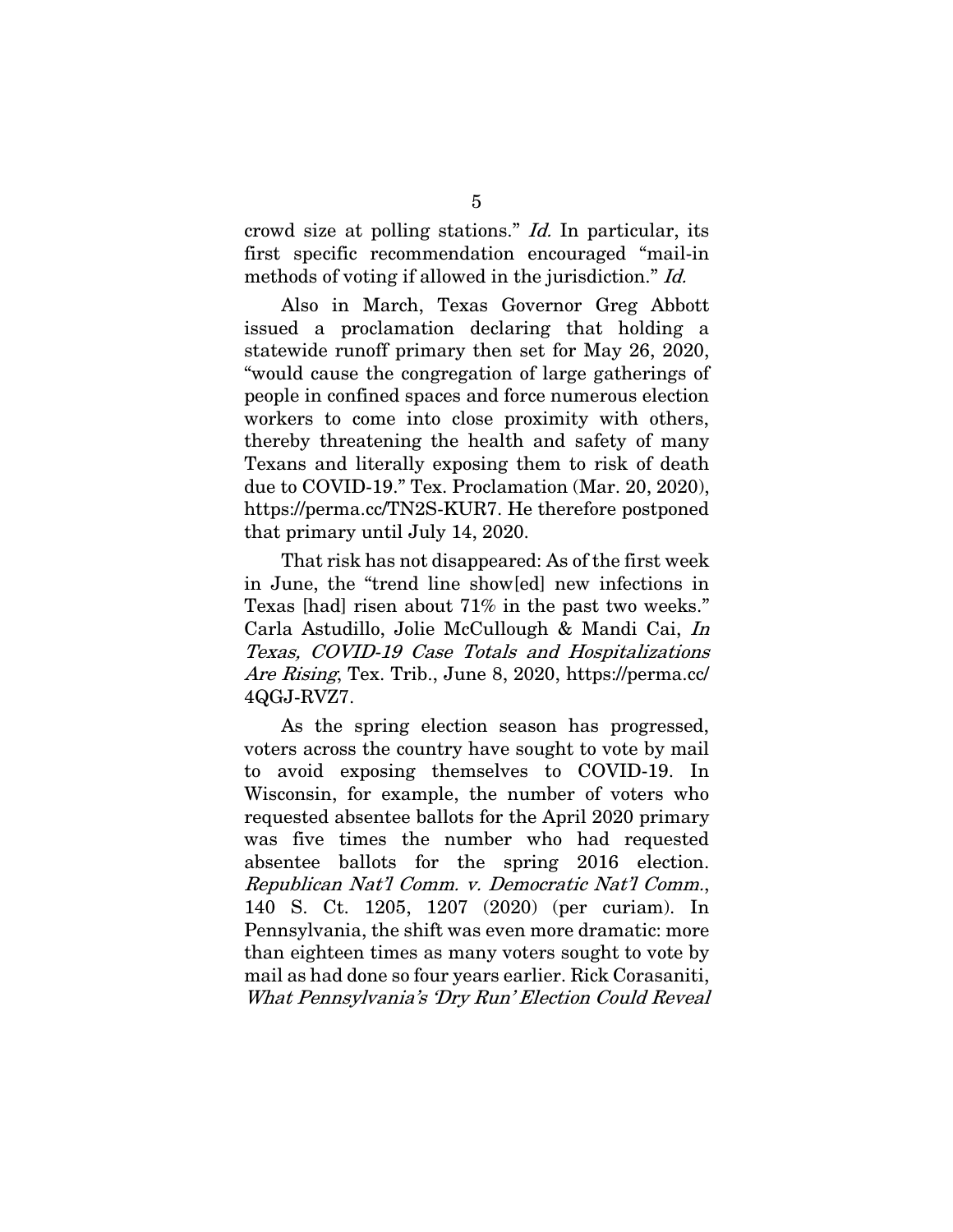About November, N.Y. Times, June 3, 2020, https://perma.cc/EVB8-8PB7.

As for voters who went to the polls to cast ballots in person, a National Bureau of Economic Research working paper found that in Wisconsin, "counties which had more in-person voting per voting location (all else equal) had a higher rate of positive COVID-19 tests" several weeks later "than counties with relatively fewer in-person voters." Chad D. Cotti et al., The Relationship Between In-Person Voting, Consolidated Polling Locations, and Absentee Voting on Covid-19: Evidence From the Wisconsin Primary 13 (May 2020), http://www.nber.org/papers/w27187. By contrast, the researchers found "a negative relationship between absentee voting and the rate of positive COVID-19 tests." Id.

3. In March 2020, several plaintiffs, including some of the petitioners in this case, brought suit in state court, seeking a declaration that, as a matter of Texas law, any voters who considered themselves at risk of contracting COVID-19 could vote by mail using Tex. Elec. Code § 82.002(a). That statute provides that a voter is eligible for a mail-in ballot "if the voter has a sickness or physical condition" that creates "a likelihood" that voting in person would "injur[e] the voter's health." See In re State of Texas, 2020 WL 2759629, at \*2 (Tex. Sup. Ct. May 27, 2020) (recounting the state-court litigation).

In mid-April, the state trial court granted a preliminary injunction, finding that the plaintiffs were "reasonable to conclude that voting in person while the virus that causes COVID-19 is still in general circulation presents a likelihood of injuring [their] health, and any voters without established immunity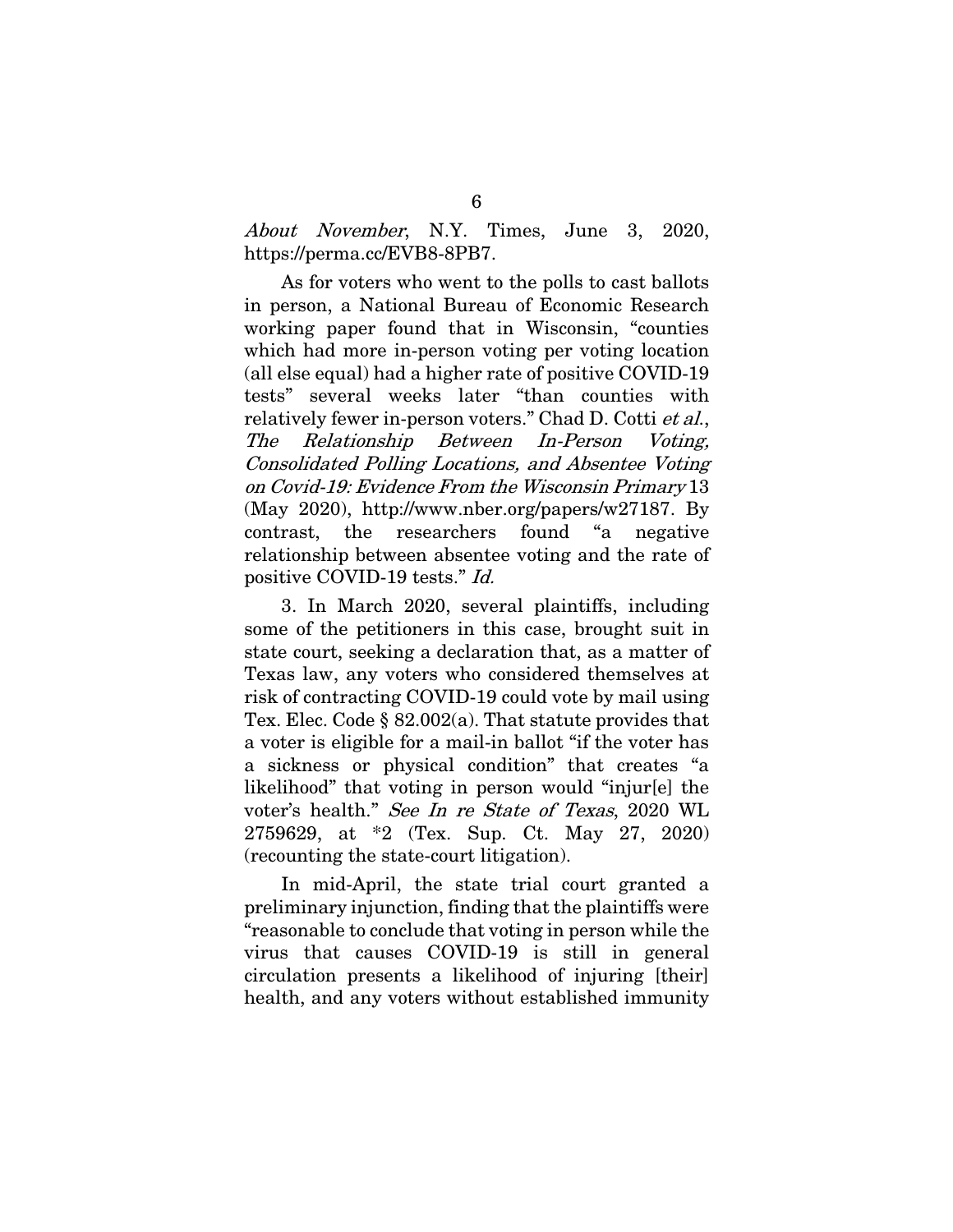meet the plain language definition of disability thereby entitling them to a mailed ballot under Tex. Elec. Code § 82.002." In re State of Texas, 2020 WL 2759629, at \*2 (quoting the state trial court opinion). The State appealed, and in response to the attorney general's announcement that the trial court's order was stayed automatically "by virtue of the appeal," the state court of appeals "reinstated the temporary injunction." Id. at \*3.

The state supreme court in turn stayed the court of appeals' reinstatement order, pending review of an original mandamus petition filed by the attorney general. In re State of Texas, 2020 WL 2759629 at \*3. That petition sought an order forbidding election officials in five of Texas's most populous counties from informing the public that lack of immunity to COVID-19 made a voter eligible to vote by mail or from approving applications for mail-in ballots submitted by such individuals. In re State of Texas, 2020 WL 2759629 at \*1.

Ultimately, the state supreme court agreed with the attorney general that "a lack of immunity to COVID-19 is not itself a 'physical condition' for being eligible to vote by mail within the meaning of § 82.002(a)." In re State of Texas, 2020 WL 2759629 at \*10. But "[c]onfident that election officials would comply" with its interpretation of state law, the court "decline[d] to issue the writ of mandamus."  $Id.$  at  $*11$ .

4. In the face of continuing ambiguity over whether Section 82.002 would permit voters who feared the health effects voting in person during the pandemic to cast their votes by mail, petitioners filed this lawsuit in the United States District Court for the Western District of Texas raising claims only under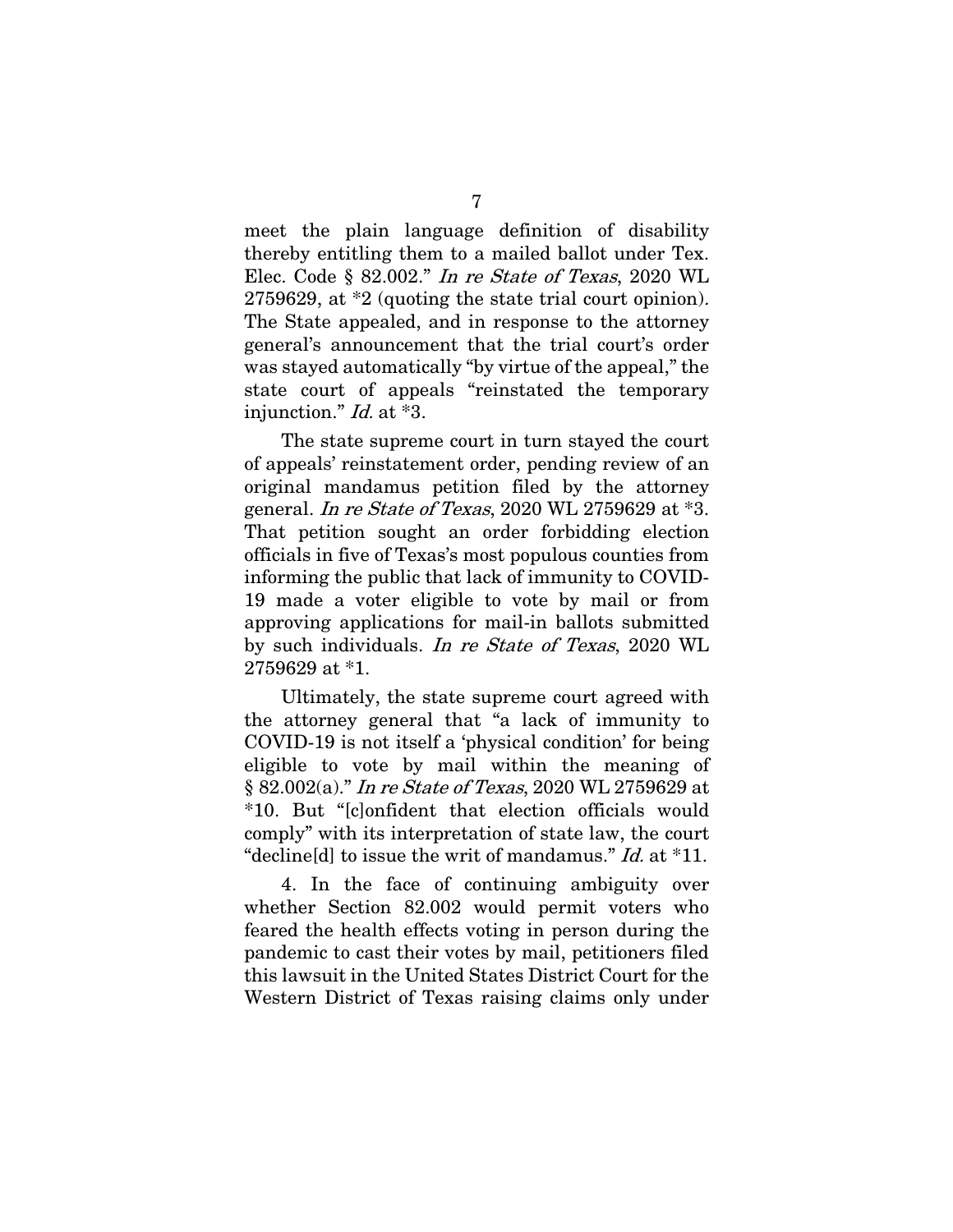federal law. Petitioners include three individual voters ranging in age from 20 to 60 who wish to cast mail-in ballots to avoid the health risks both to themselves and to others stemming from COVID-19, as well as the Texas Democratic Party and its chairman. The defendants include several state officials and two county-level officials responsible for administering elections in the counties where the individual petitioners live.

Petitioners invoked the Twenty-Sixth Amendment, and alleged that Texas's restriction of noexcuse mail-in voting to voters over the age of 65 was "unconstitutional as applied to these Plaintiffs during these pandemic circumstances" and "also facially unconstitutional." First Amended Complaint ¶¶ 101, 102, Texas Dem. Party v. Abbott, Civ. Act. No. 5: 20- CV-00438-FB (W.D. Tex. Apr. 29, 2020), ECF 9.[2](#page-20-0)

5. After reviewing extensive evidence and holding a hearing, the district court granted petitioners' motion for a preliminary injunction. The court held that petitioners were likely to succeed on their asapplied Twenty-Sixth Amendment claim. First, Section 82.003 "violate[s] the clear text of the Twenty-Sixth Amendment." Pet. App. 69a. The court found that Section 82.003 entitles Texas voters over the age of 65 to vote by mail "on the account of their age alone," while voters "younger than 65 face a burden of not being able to access mail ballots on account of their age alone." Id. 128a. The court then explained the special burden this imposed "during the COVID-19

<span id="page-20-0"></span><sup>2</sup> Petitioners also raised claims under the First, Fourteenth, and Fifteenth Amendments, Section 2 of the Voting Rights Act of 1965, and 42 U.S.C. § 1985. Those claims are not at issue here.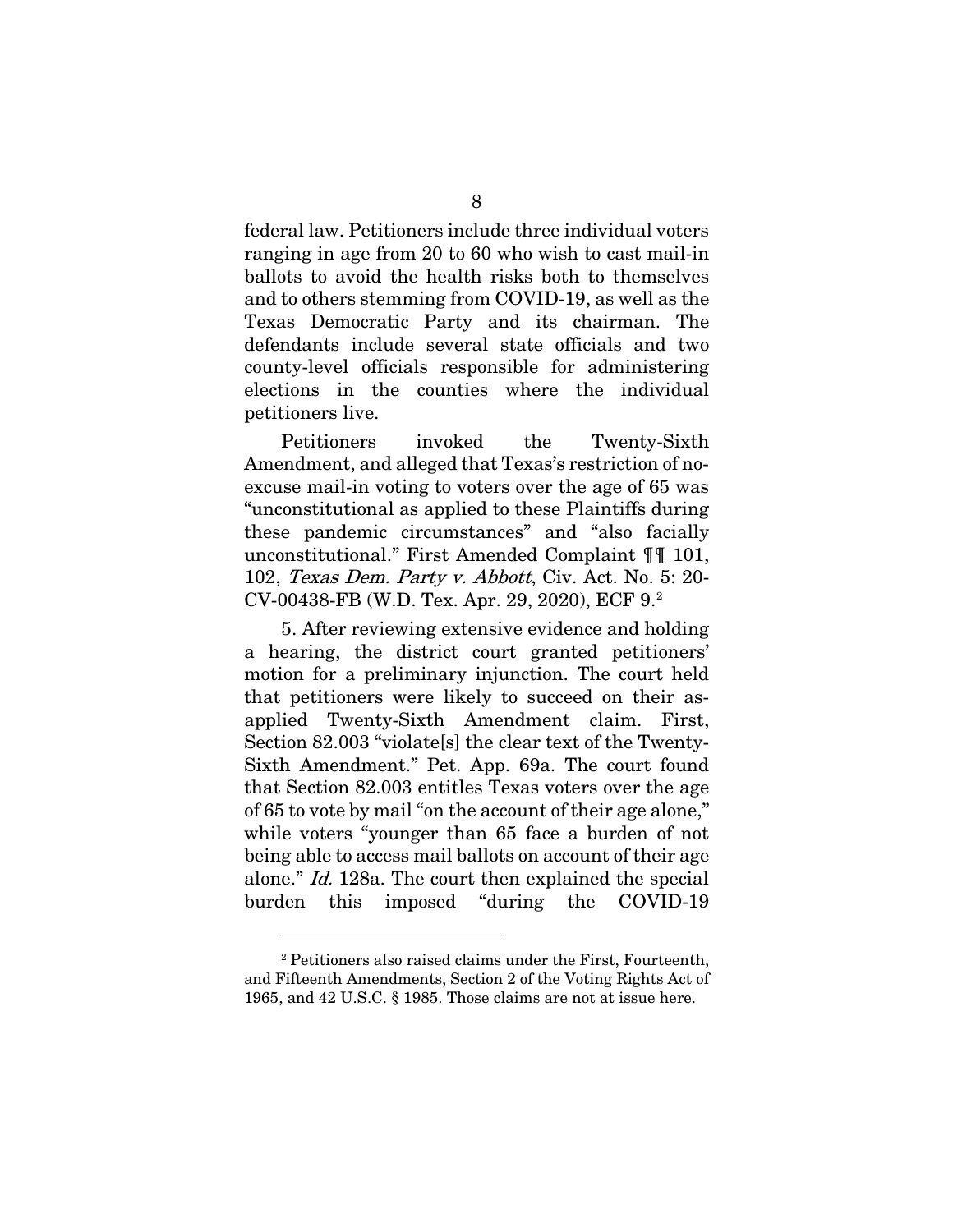pandemic." Id. 131a. Voters like petitioners "are forced" to "risk<sup>[]</sup> their health by voting in person." *Id.* 129a. By contrast, "[v]oters age 65 and older will not face the same burden on the right to vote because they are able to access mail ballots and vote from the safety of their home, away from potential COVID-19 carriers and spreaders." Id. 131a.

The district court further found, relying on circuit precedent, that denial of the right to vote by mail would inflict irreparable injury on petitioners. Pet. App. 143a. It emphasized that forcing younger voters "to unnecessarily risk their lives in order to practice their constitutional rights while allowing other [older] voters a preferred status so that they do not have to face this same burden" magnified the irreparable injury. Id. As for the other two prongs of the standard for preliminary relief—the balance of the equities and the public interest—the court explained that "[n]o harm occurs when the State permits all registered, legal voters the right to vote by utilizing the existing, safe method that the State already allows for voters over the age of 65;" that expanding mail-in voting would impose "no undue burden" on election administrators; and that it is "in the public interest" to prevent the State from violating the requirements of federal law. Id. 144a.

To avoid the unconstitutional discrimination on the basis of age, the district court declared that "[a]ny eligible Texas voter who seeks to vote by mail in order to avoid transmission of COVID-19 can apply for, receive, and cast an absentee ballot in upcoming elections during the pendency of pandemic circumstances." Pet. App. 71a. And it enjoined the defendants from refusing to provide, accept, or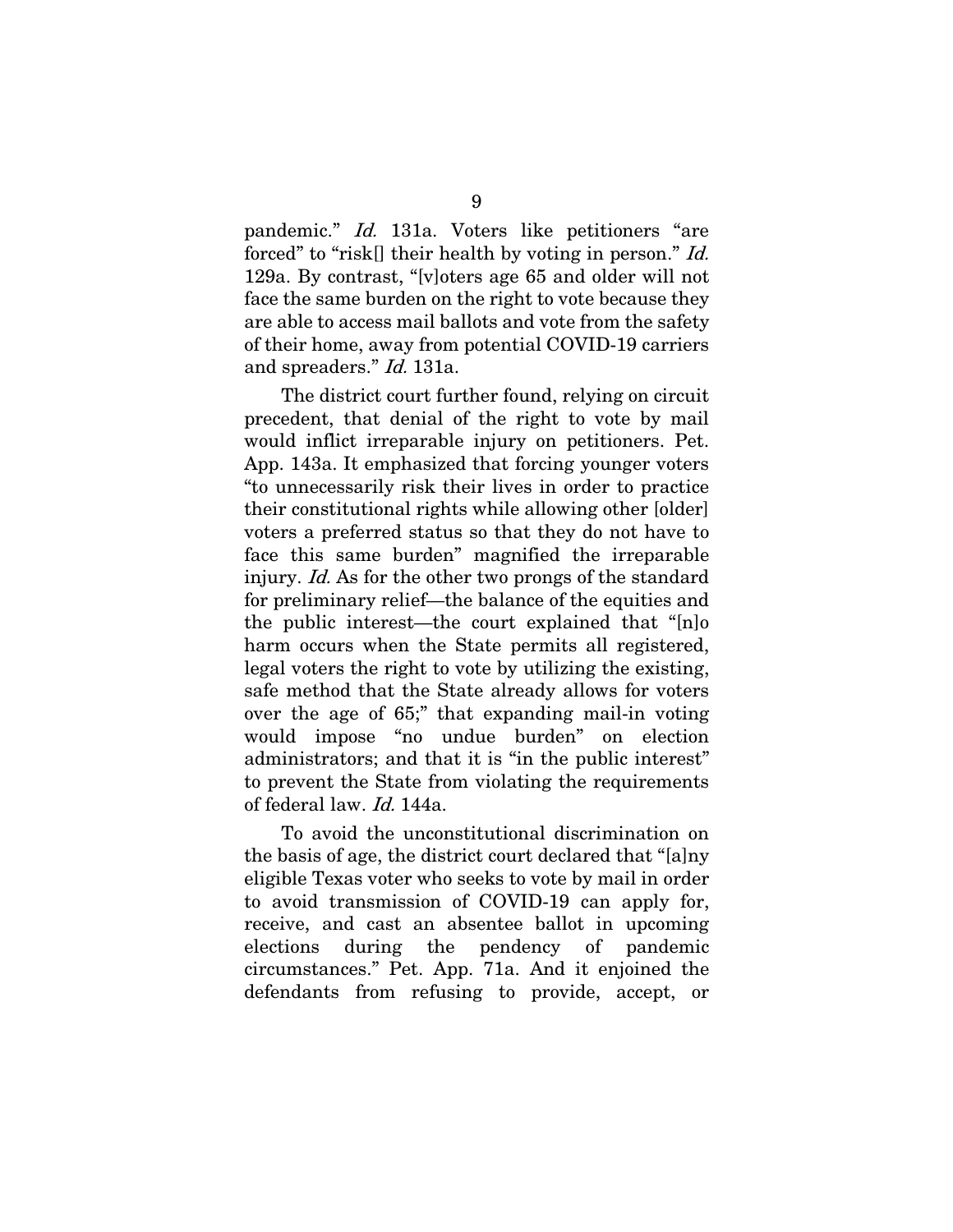tabulate such ballots. Id. 71a-72a.

6. The state defendants appealed. They sought an emergency stay of the district court's preliminary injunction pending appeal emphasizing that "time is of the essence." Defendant-Appellants' Emergency Motion for Stay Pending Appeal and Temporary Administrative Stay 2, Texas Democratic Party v. Abbott, No. 20-50407 (5th Cir. May 20, 2019), BL-8.

Without acting to expedite the appeal in any way, the Fifth Circuit stayed the preliminary injunction "pending further order of th[e] court." Pet. App. 41a. Although styled as a stay pending appeal, the court's precedential opinion rested on a lengthy analysis of the merits.

The court of appeals rejected respondents' arguments that petitioners lacked standing and that their constitutional claims were either nonjusticiable or barred by sovereign immunity. See Pet. App. 9a-19a. But it held that petitioners were not entitled to preliminary relief because they were unlikely to succeed on their Twenty-Sixth Amendment claim. Id. 31a.

The Fifth Circuit's analysis relied entirely on this Court's decision in McDonald v. Board of Election Commissioners of Chicago, 394 U.S. 802 (1969). See Pet. App. 31a-34a. That case concerned a Fourteenth Amendment Equal Protection Clause challenge to Illinois's refusal to provide absentee ballots to Cook County voters who could not appear at the polls because they were in the county jail awaiting trial. The Court held that "the distinctions made by Illinois' absentee provisions"—which permitted physically (but not "judicially") incapacitated voters and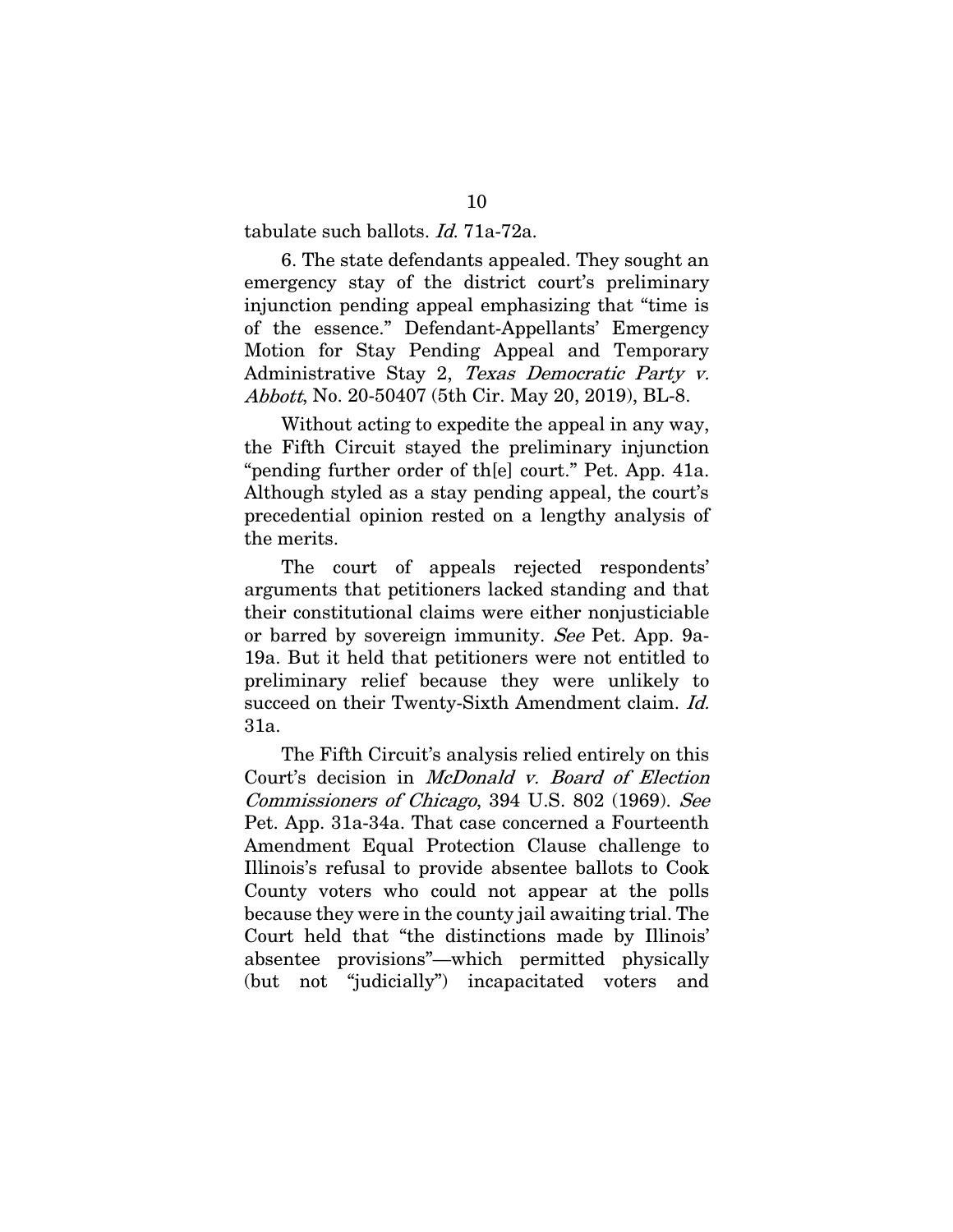detainees incarcerated outside the county to receive absentee ballots—were subject to only rational basis review because they were "not drawn on the basis of" a factor like race that "demand[s] a more exacting judicial scrutiny." Id. at 807. And the decision to limit absentee voting to a few categories of individuals survived that deferential level of scrutiny.

Dismissing the Twenty-Sixth Amendment as "not a major player in federal litigation," Pet. App. 31a, the Fifth Circuit declared that "[i]f a state's decision to give mail-in ballots only to some voters does not normally implicate an equal-protection right to vote, then neither does it implicate '[t]he right . . . to vote' of the Twenty-Sixth Amendment. There is no reason to treat the latter differently." *Id.*33a (internal citation of McDonald omitted). Because "age is not a suspect class" under the Equal Protection Clause, id. 26a, it was permissible for Texas to treat older voters more favorably. "The Constitution is not 'offended simply because some' groups 'find voting more convenient than' do the plaintiffs because of a state's mail-in ballot rules. That is true even where voting in person 'may be extremely difficult, if not practically impossible,' because of circumstances beyond the state's control, such as the presence of the Virus." Id. 25a (quoting *McDonald*, 394 U.S. at 810).

Judge Ho filed a concurring opinion. He recognized that the text of the Twenty-Sixth Amendment, which "forbids discrimination in voting" because of a citizen's age (once the citizen turns eighteen) "closely tracks the text" of the Fifteenth Amendment. Pet. App. 49a. And he acknowledged that it "would presumably run afoul of the Constitution to allow only voters of a particular race to vote by mail."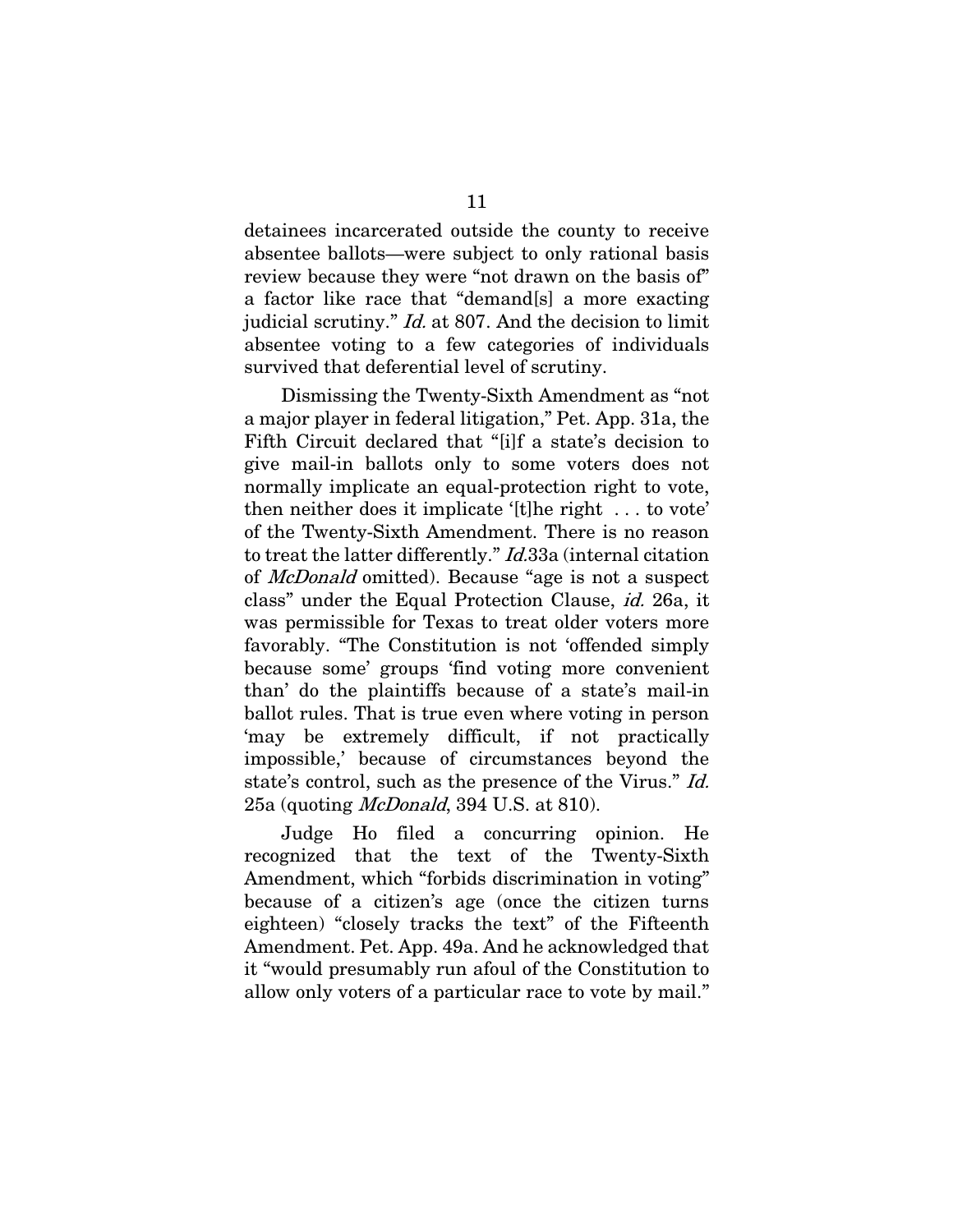Id. But he thought that "even if one were to assume that Texas law violates the Twenty-Sixth Amendment, the preliminary injunction is likely flawed" because it was plausible that Texas would prefer to "level down"—that is, strip voters over the age of 65 of their entitlement to vote by mail, rather than extend that right to voters under the age of 65. Id. 50a.

Judge Costa concurred in the judgment. He took the position that the district court should have abstained during the pendency of the state court proceedings involving Tex. Elec. Code § 82.002's authorization of voting by mail because of "sickness or physical condition." Those proceedings having been completed, the district court "should now evaluate the federal claims against [the Texas Supreme Court's] definite interpretation of state law" Pet. App. 56a. [3](#page-24-0)

#### REASONS FOR GRANTING THE WRIT

Section 1 of the Twenty-Sixth Amendment contains a simple command: "The right of citizens of the United States, who are eighteen years of age or older, to vote shall not be denied or abridged by the United States or by any State on account of age." But "there is no controlling caselaw" from this Court regarding the proper interpretation of the Twenty-

<span id="page-24-0"></span><sup>3</sup> Judge Costa's concurrence in the judgment was directed entirely at how the state court proceedings regarding Tex. Elec. Code § 82.002(a) might bear on petitioners' Fourteenth Amendment claims. See Pet. App. 55a-58a. It never mentions either Section 82.003 or petitioners' Twenty-Sixth Amendment claims. Nor does it suggest any way in which further proceedings in the district court would affect the Twenty-Sixth Amendment claims.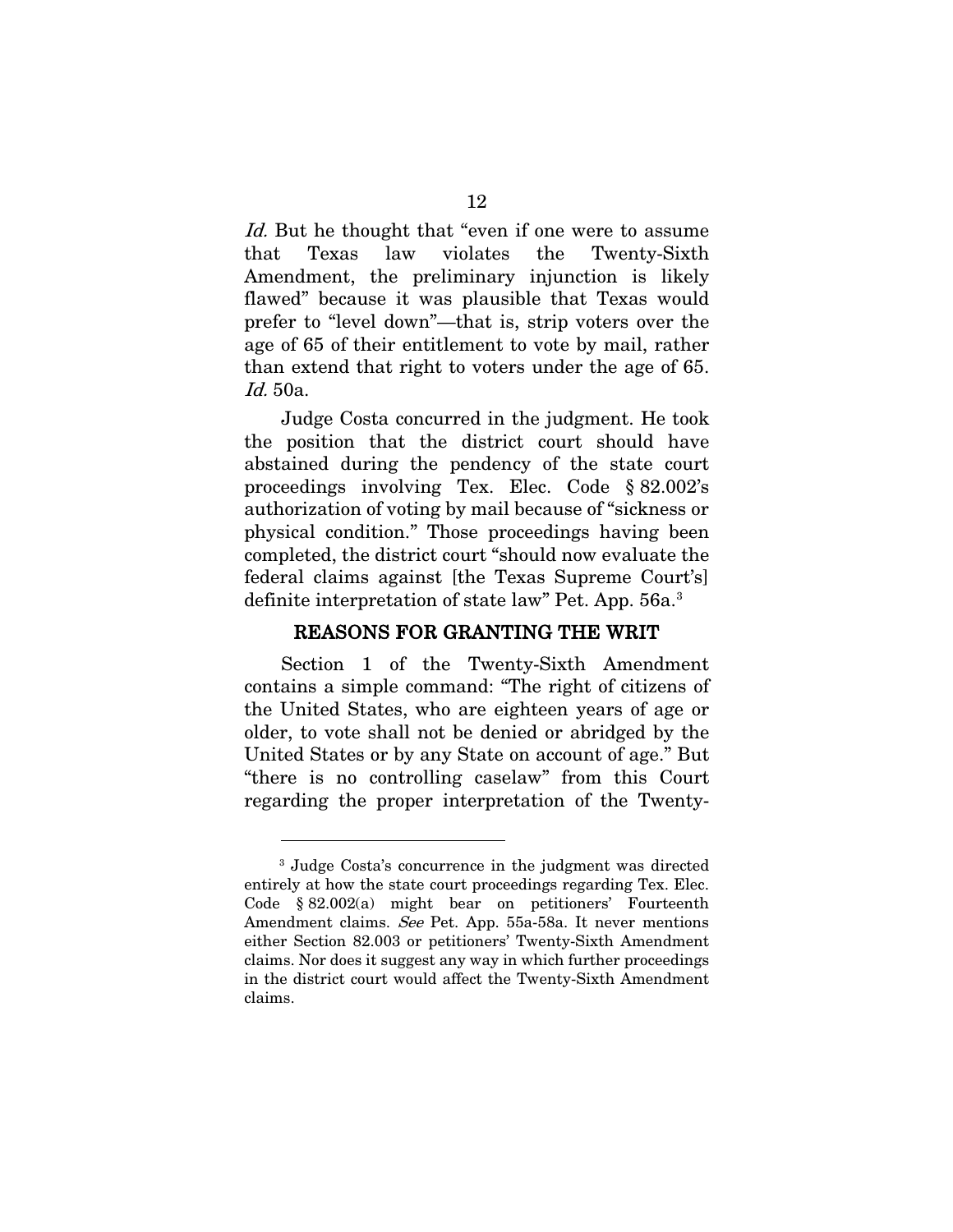Sixth Amendment or the standard to be used in deciding claims for Twenty-Sixth Amendment violations based on an alleged abridgment or denial of the right to vote." Nashville Student Org. Comm. v. Hargett, 155 F. Supp. 3d 749, 757 (M.D. Tenn. 2015). This Court's intervention is needed because the Fifth Circuit's decision here conflicts with decisions of the Supreme Court of California, the Colorado Supreme Court, and the First Circuit. Moreover, the Fifth Circuit's decision is inconsistent with decisions of this Court interpreting analogous language in the Fifteenth and Twenty-Fourth Amendments. The Fifth Circuit's analysis defies the plain language of the constitutional command. And its decision to stay the district court's preliminary injunction forces millions of Texas voters to either risk their health at the polls, twice, or relinquish their right to vote in the upcoming election season. Under these circumstances, this Court should not only grant the petition for a writ of certiorari before judgment but it should expedite its consideration of this case.

### I. This case involves an important and unsettled question of federal law over which the lower courts are divided.

The Fifth Circuit's decision to apply rational-basis review to Section 82.003's express age restriction on the right to vote by mail, and then to uphold that restriction, conflicts with the positions taken by the Supreme Court of California, the Supreme Court of Colorado, and the First Circuit.

1. Shortly after ratification of the Twenty-Sixth Amendment, the California Attorney General issued an opinion that "'for voting purposes the residence of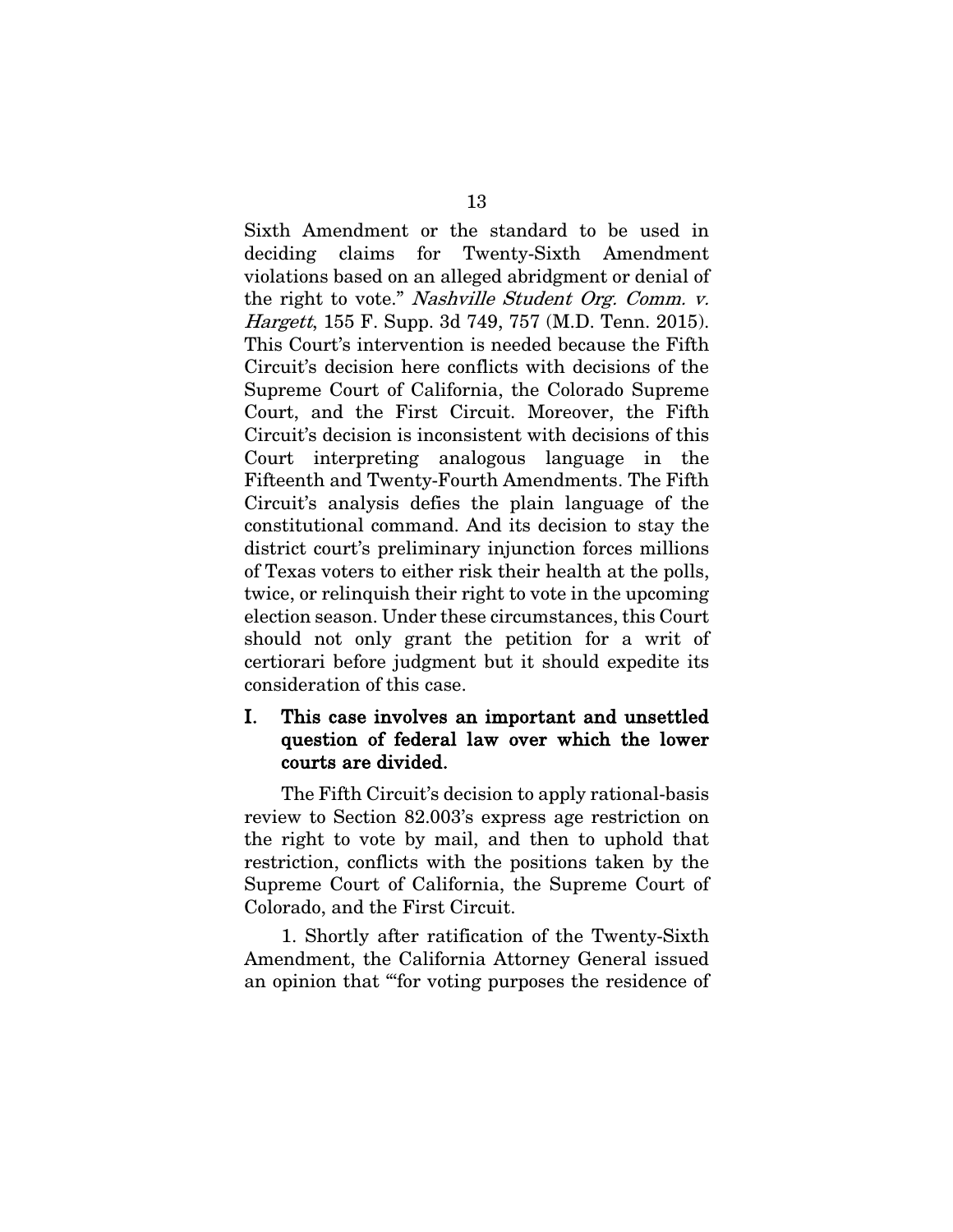an unmarried minor'"—in California, then a person under the age of 21—"will normally be his parents' home' regardless of where the minor's present or intended future habitation might be." Jolicoeur v. Mihaly, 488 P.2d 1, 3 (Cal. 1971) (quoting 54 Adv. Ops. Cal. Atty Gen. 7, 12 (1971)). As a result of this guidance, registrars told six of the individual plaintiffs in Jolicoeur to register in the California jurisdictions where their parents lived, which were "up to 700 miles away from their claimed permanent residences," and told other individuals (whose parents lived in other states or abroad) that they could not register in California at all. Id.

The California Supreme Court held that "treat[ing] minor citizens differently from adults for any purpose related to voting" violated the Twenty-Sixth Amendment. Jolicoeur, 488 P.2d at 2. The court pointed to the way the Twenty-Sixth Amendment mirrored the language of the "Twenty-Fourth, Nineteenth, and Fifteenth before it." Id. at 4. The court identified *Gray v. Johnson*, 234 F. Supp. 743 (S.D. Miss. 1964), as a case "significant for its interpretation of similar language in the Twenty-fourth Amendment." *Jolicoeur*, 488 P.2d at 4. Gray had held that the "burden" of obtaining a special receipt put on voters who chose not to pay the Mississippi poll tax "circumscribe[d], impair[ed], and impede[d] the right to vote" secured by the Twenty-Fourth Amendment. Id. The California court then explained that so too "[c]ompelling young people who live apart from their parents to travel to their parents' district to register and vote or else to register and vote as absentees burdens their right to vote" as secured by the Twenty-Sixth Amendment. *Id.* That amendment, like its three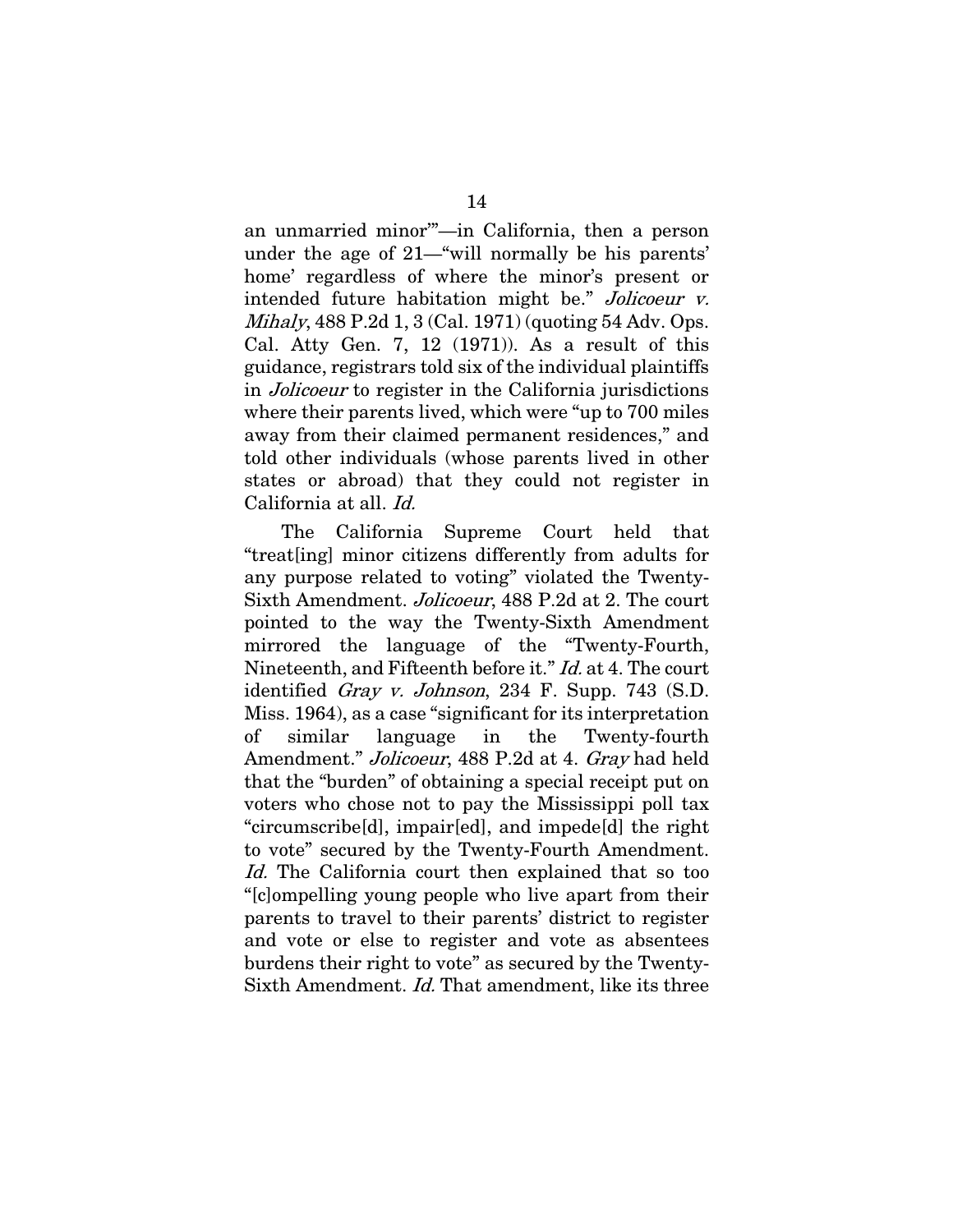predecessors, forbids "onerous procedural requirements which effectively handicap exercise of the franchise," even if "the abstract right to vote" remains "unrestricted." Id. (quoting Lane v. Wilson, 307 U.S. 268, 275 (1939)). Thus, the California Supreme Court held that the Twenty-Sixth Amendment requires state officials "to treat all citizens 18 years of age or older alike for all purposes related to voting." *Id.* at 12 (emphasis added). In a case involving age-based restrictions on participation in the initiative process, the Colorado Supreme Court similarly held that "the prohibition against denying the right to vote to anyone eighteen years or older by reason of age applies to the entire process involving the exercise of the ballot and its concomitants." Colorado Project-Common Cause v. Anderson, 495 P.2d 220, 223 (Colo. 1972).

In Walgren v. Howes, 482 F.2d 95 (1st Cir. 1973), the First Circuit addressed a college town's decision to hold municipal elections while the local university was in the midst of its winter break. The court did not consider the "compelling interest test" to be applicable to the students' Fourteenth Amendment claim. Id. at 99. But when it came to their potential Twenty-Sixth Amendment claim, the First Circuit, like the California Supreme Court, pointed to Lane v. Wilson, which had found that a facially neutral statute was in fact designed to disenfranchise black voters and thus violated the Fifteenth Amendment. See id. at 101. The court suggested that "the voting amendments would seem to have made the specially protected groups, at least for voting-related purposes, akin to a 'suspect class,'" entitled to heightened judicial scrutiny. Id. at 102.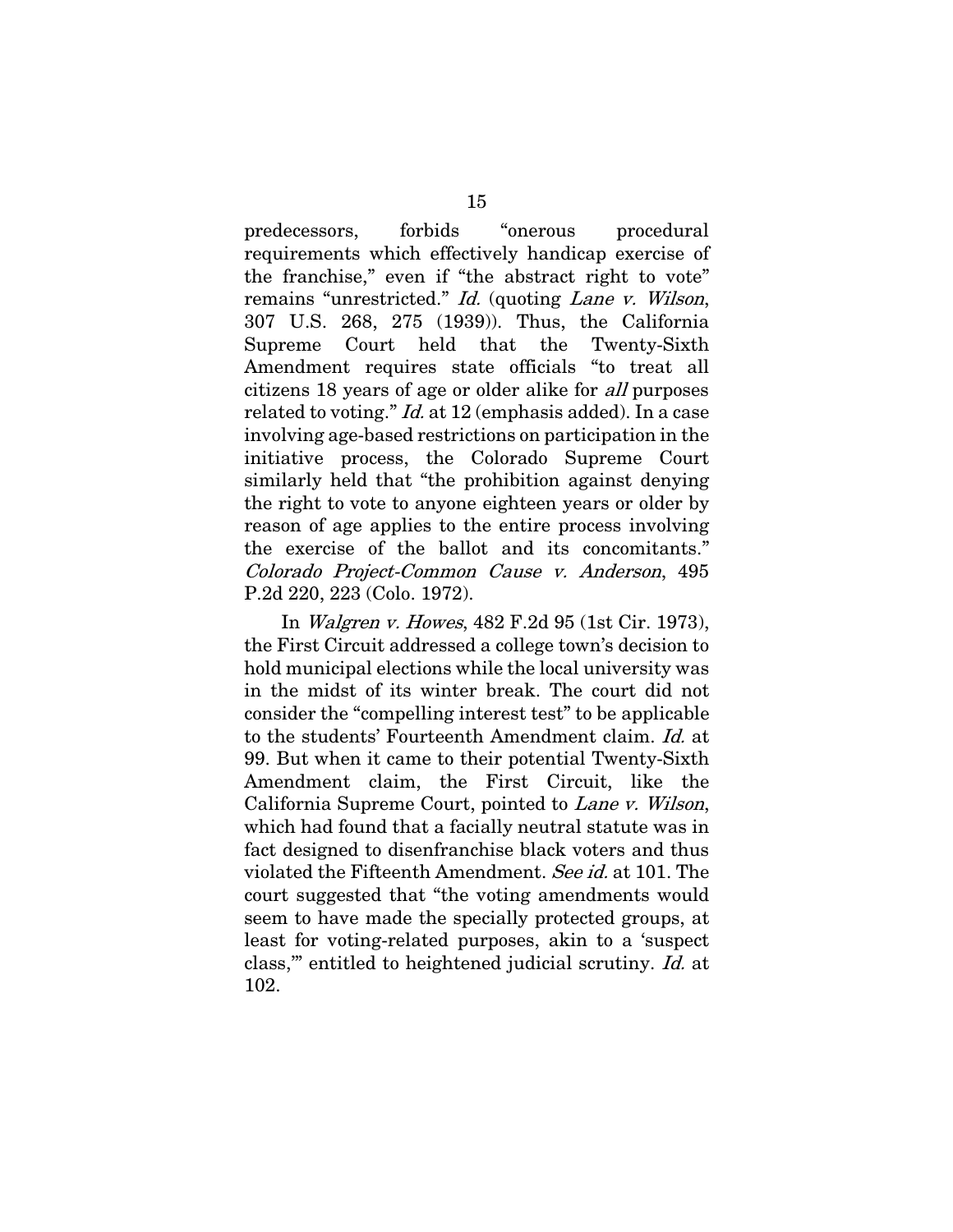The First Circuit further explained that if the burden on the right to vote were "of such a significant nature as to constitute an 'abridgement," a court "presumably would not take the additional step of considering the adequacy of governmental justification"; it would simply strike down the challenged practice. Walgren, 482 F.2d at 102. In subsequent proceedings, the First Circuit declared that it was "difficult to believe" that the Twenty-Sixth Amendment "contributes no added protection to that already offered by the Fourteenth Amendment," with respect to election practices, "particularly if a significant burden were found to have been intentionally imposed solely or with marked disproportion on the exercise of the franchise by the benefactors of that amendment." Walgren v. Bd. of Selectmen of Town of Amherst, 519 F.2d 1364, 1367 (1st Cir. 1975).

2. By contrast, in this case, the Fifth Circuit acknowledged that Section 82.003 "facially discriminates on the basis of age." Pet. App. 20a. But it then held that when it comes to the manner of voting, the state's decision to deny younger voters the right to vote by mail that it provided to older voters was subject to mere "rational-basis review." *Id.* 33a. Relying on its prior discussion of why distinguishing among voters on the basis of age did not violate the Equal Protection Clause, see id. 27a-31a, the Fifth Circuit stated that there was "no evidence that [Texas](http://www.westlaw.com/Link/Document/FullText?findType=Y&serNum=1978104041&pubNum=0000345&originatingDoc=I200bd610a6a611eabb269ba69a79554c&refType=RP&originationContext=document&vr=3.0&rs=cblt1.0&transitionType=DocumentItem&contextData=(sc.Search)) has denied or abridged" the right to vote by denying younger voters who wished to avoid COVID-19 the ability to vote by mail; "properly qualified voters may exercise the franchise" by voting in person. *Id.* 34a. "What 'is at stake here'" was only "'a claimed right to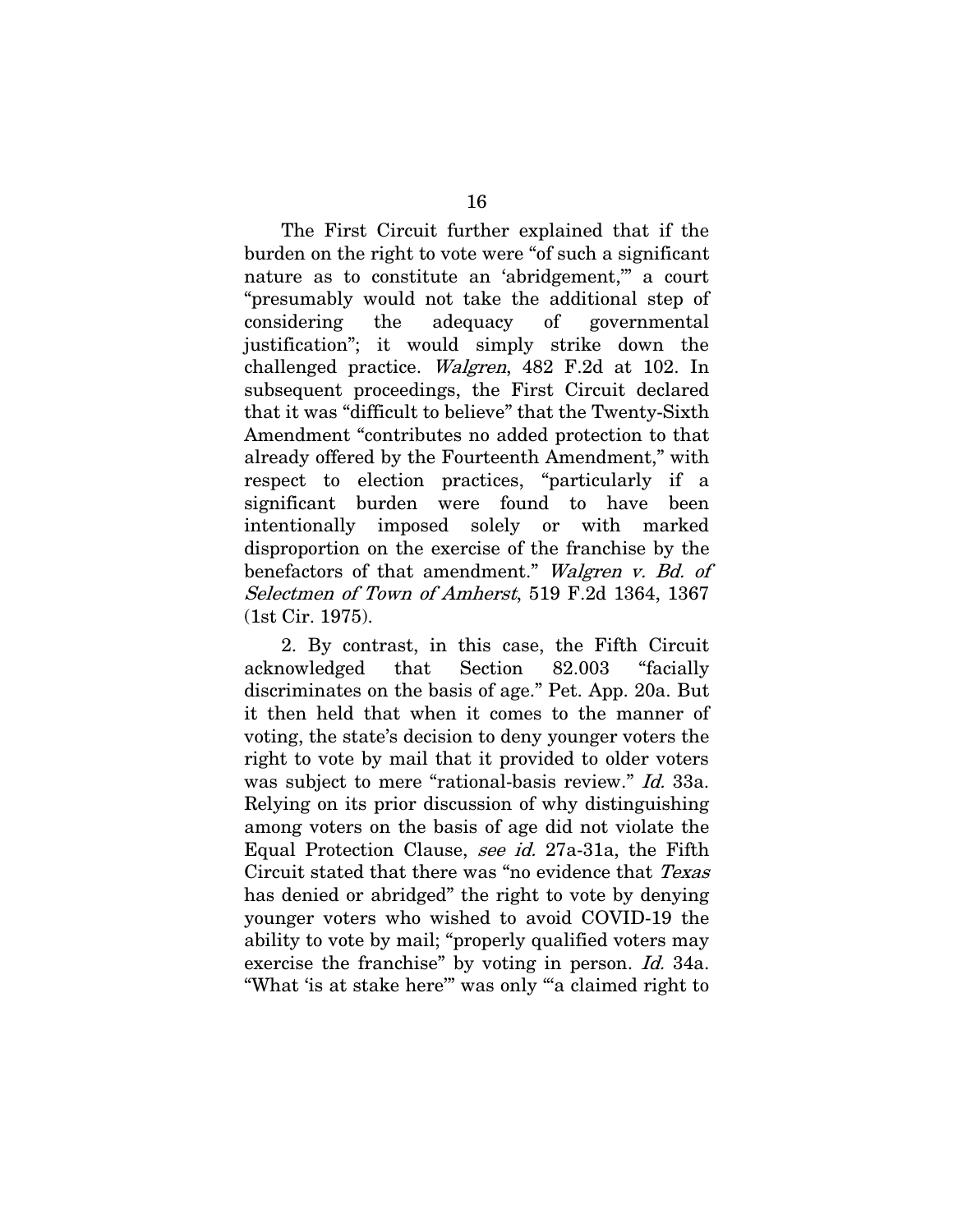receive absentee ballots."" *Id.* (quoting *McDonald*, 394 U.S. at 807).

There is no way to reconcile the Fifth Circuit's precedential decision here with the decisions of the California Supreme Court, the Colorado Supreme Court, and the First Circuit.

3. The need for this Court's guidance is especially pressing today. COVID-19 has impelled many voters who were comfortable with in-person voting to seek an alternative way to cast their ballots this summer and fall. "[D]ue to the pandemic, voters fear going to public polling places. Their concerns are very real, and very well taken." Pet. App. 46a. Thus, the Court should anticipate Twenty-Sixth Amendment-based litigation in every state that restricts no-excuses vote-by-mail to an age-based subset of the citizenry. Indeed, such litigation has already begun. See, e.g., Tully v. Okeson, Case No. 1:20-cv-01271-JPH-DLP (S.D. Ind.) (amended complaint filed May 4, 2020) (challenging Ind. Code  $\S 3-11-10-24(a)(5)$ 's limitation to "elderly" voters over the age of 65). As of now, it is unclear whether discrimination on the basis of age is per se unconstitutional, is presumptively unconstitutional but can be justified if the state satisfies strict scrutiny, or, as the Fifth Circuit held, is subject only to rationality review. Only this Court can resolve that issue.[4](#page-29-0)

<span id="page-29-0"></span><sup>4</sup> This Court's only Twenty-Sixth Amendment decision to date is Symm v. United States, 439 U.S. 1105 (1979) (per curiam), which summarily affirmed United States v. Texas, 445 F. Supp. 1245 (S.D. Tex. 1978) (three-judge court). That case involved how aspiring voters could prove their residence in Waller County. A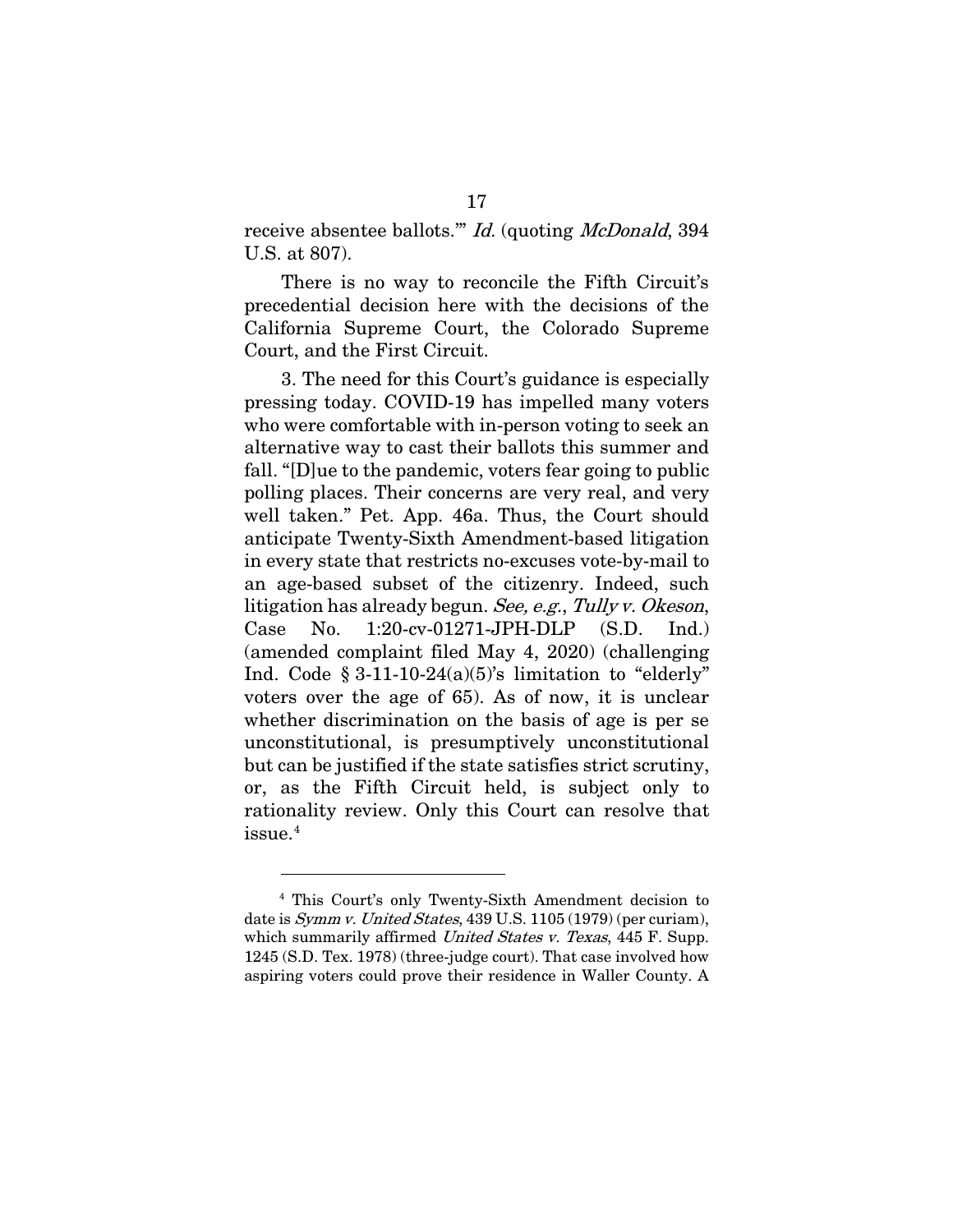### II. The Fifth Circuit's construction of the Twenty-Sixth Amendment is wrong.

The words of the Twenty-Sixth Amendment are straightforward: "The right of citizens of the United States, who are eighteen years of age or older, to vote shall not be denied or abridged by the United States or by any State on account of age." That text echoes the Fifteenth, Nineteenth, and Twenty-Fourth Amendments, which direct that the right to vote shall not be "denied or abridged" based on race, sex, or failure to pay a poll tax. A state would plainly violate those amendments if it offered no-excuse mail voting only to whites, only to men, or only to voters who pay a tax. It is equally plain that Texas has violated the Twenty-Sixth Amendment by offering that option only to voters over 65. The Fifth Circuit held otherwise because it failed to take the amendment's text seriously. And the court compounded that error by injecting into the Twenty-Sixth Amendment a standard of review developed by this Court to

county official imposed a more stringent proof-of-residency standard on university students (who, not coincidentally, attended predominantly black Prairie View A&M University) than on other individuals seeking to register.

The three-judge court held that the policy was "inconsistent" with the Twenty-Sixth Amendment, 445 F Supp. at 1257. In explaining the proper "philosophy" for interpreting the Twenty-Sixth Amendment, the three-judge court quoted at length from another student-voting case that had held that such restrictions "may only be held constitutional if a compelling state interest is thereby served." Id. at 1255 (quoting Bright v. Baesler, 336 F. Supp. 527, 533 (E.D. Ky. 1971)). Because this Court summarily affirmed the three-judge court's finding of a Twenty-Sixth Amendment violation, it had no occasion to announce the appropriate standard of scrutiny for such claims.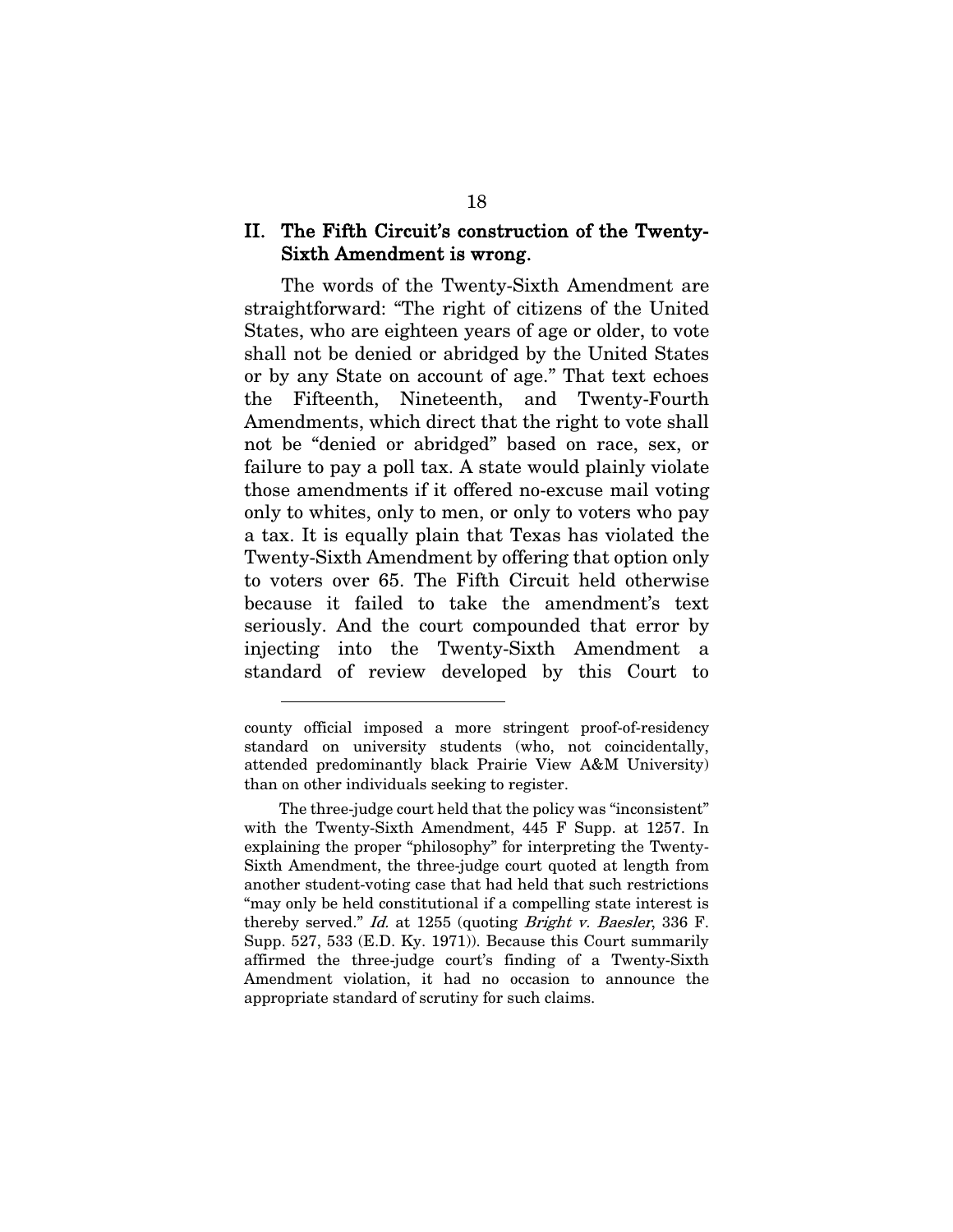adjudicate challenges to voting restrictions that do not implicate discrimination on a basis expressly forbidden by the four parallel voting amendments.

1. "When seeking to discern the meaning of a word in the Constitution, there is no better dictionary than the rest of the Constitution itself." Arizona State Legislature v. Arizona Indep. Redistricting Comm'n, 135 S. Ct. 2652, 2680 (2015) (Roberts, C.J., dissenting). The Twenty-Sixth Amendment "embodies the language and formulation of the 19th amendment, which enfranchised women, and that of the 15th amendment, which forbade racial discrimination at the polls." S. Rep. No. 92-26, 92d Cong., 1st Sess. 2 (1971). And the Twenty-Fourth Amendment, which "clearly and literally bars any State from imposing a poll tax on the right to vote" in federal elections, contains an equivalent "express constitutional command[] that specifically bar[s] States from passing certain kinds of laws" regarding the right to vote. Williams v. Rhodes, 393 U.S. 23, 29 (1968). Thus, the Twenty-Sixth Amendment must be read in pari materia with these virtually identical constitutional provisions.

While age is not a suspect or quasi-suspect classification for most purposes, Pet. App. 26a, the Fifth Circuit failed to recognize that the Constitution now gives a different answer with respect to voting. In that respect, a state can no more discriminate against a citizen over the age of 18 on the basis of "age" than it can discriminate against her on the basis of "race, color, or previous condition of servitude," on the basis of "sex," or on the basis of "failure to pay any poll tax or other tax."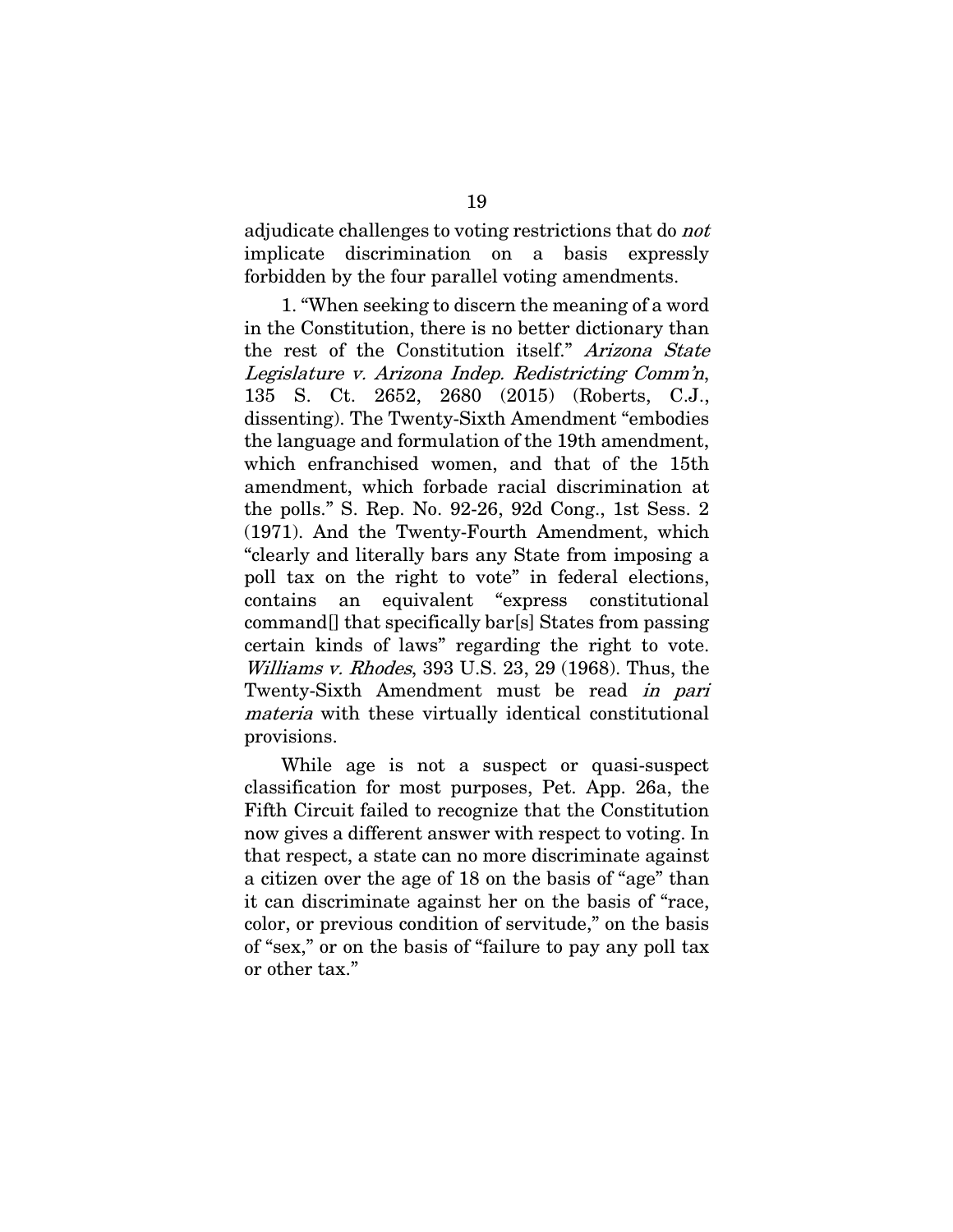Judge Ho recognized this point in his concurrence, conceding that "it would presumably run afoul of the Constitution to allow only voters of a particular race to vote by mail." Pet. App. 49a. "Presumably" is an understatement. Black and Latino citizens in Texas are "less likely to own vehicles and are therefore more likely to rely on public transportation" than their Anglo counterparts. *Veasey v. Abbott*, 830 F.3d 216, 251 (5th Cir. 2016) (en banc), cert. denied, 137 S. Ct. 612 (2017). But can there be any doubt that Texas would violate the Fifteenth Amendment if it decided to accord no-excuse vote-by-mail to minority voters but not to white ones as a "way to facilitate exercise of the franchise for Texans who are more likely to face everyday barriers to movement," Pet. App. 28a? If granting the right to cast mail-in ballots on the basis of race violates the Fifteenth Amendment—and of course it does—then it follows inescapably that granting that right on the basis of age violates the Twenty-Sixth.

2. This Court's construction of the Twenty-Fourth Amendment in Harman v. Forssenius, 380 U.S. 528 (1965), confirms that the Fifth Circuit erred in thinking that under-65 voters' right to vote is not "abridged" by their exclusion from no-excuse vote-bymail so long as they have the right to vote in person, Pet. App. 34a.

In anticipation of the ratification of the Twenty-Fourth Amendment, Virginia enacted a provision, Section 24-17.2, that required a voter who wished to vote in federal elections either to pay the usual poll tax or to "file a certificate of residence in each election year." Harman, 380 U.S. at 532. This Court held unanimously that that provision was "repugnant to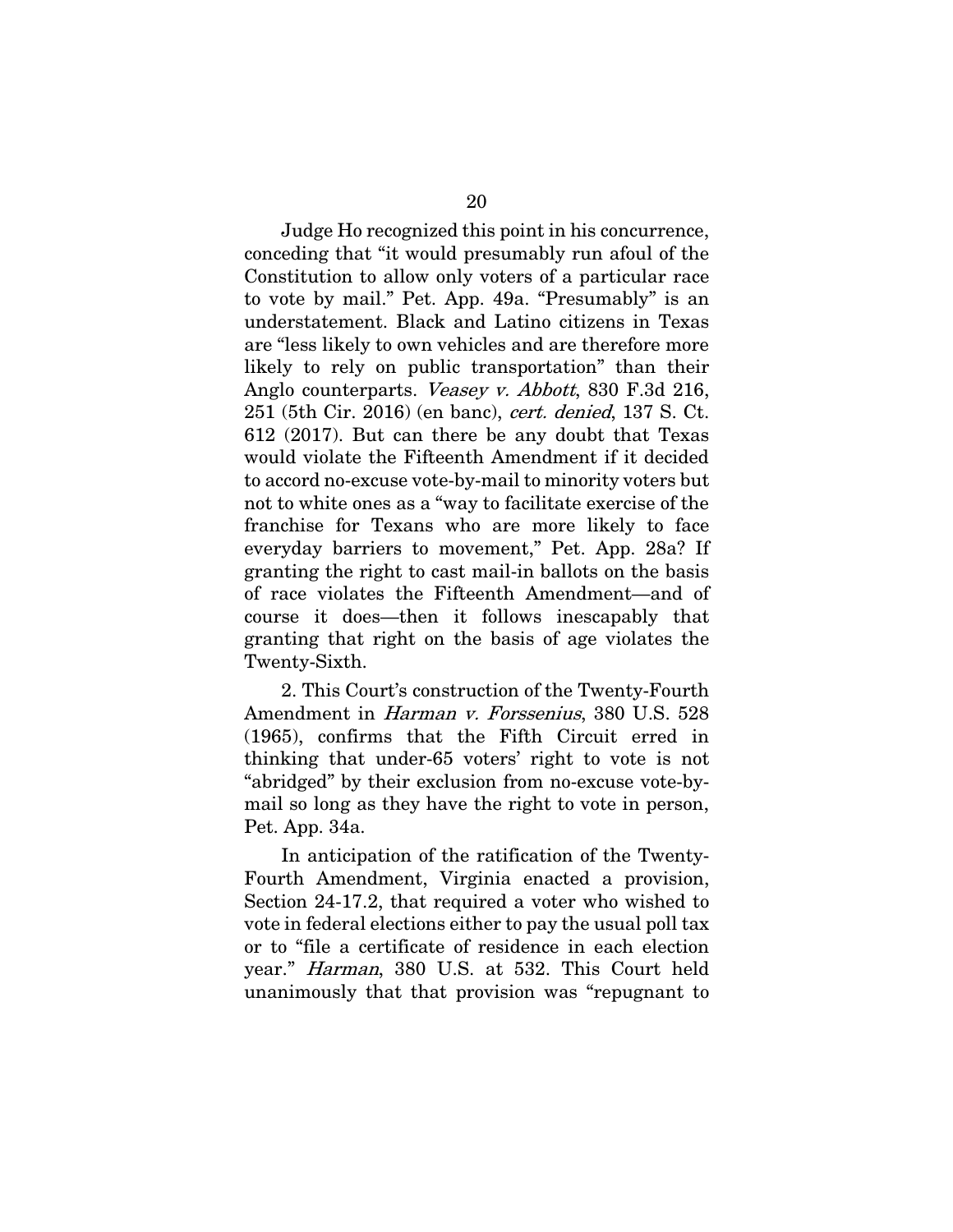the Twenty-fourth Amendment." Id. at 533. The Court acknowledged that Virginia could abolish its poll tax altogether and then require all voters to file the certificate of residence. See id. at 538. But requiring a voter who did not pay the poll tax to file the certificate nevertheless "constitute[d] an abridgment of the right to vote." Id.

The Court explained that it "need only be shown that Section 24-17.2 imposes a material requirement solely upon those who refuse to surrender their constitutional right to vote in federal elections without paying a poll tax." Harman, 380 U.S. at 541. The Court held that it did because Section 24-17.2 imposed "cumbersome" logistical burdens on voters who declined to pay the poll tax that poll tax-paying voters did not face. See id. at 541-42.

The Court also emphasized that Section 24-17.2 "would not be saved even if it could be said that it is no more onerous, or even somewhat less onerous, than the poll tax." Harman, 380 U.S. at 542. "Any material requirement" based "solely" on declining to pay a poll tax "subverts the effectiveness of the Twenty-fourth Amendment and must fall under its ban." Id. (emphasis added). So, too, in Lane v. Wilson, 307 U.S. 268 (1939), this Court emphasized that the Fifteenth Amendment bars "onerous procedural requirements which effectively handicap exercise of the franchise" in that case, by black voters—"although the abstract right to vote may remain unrestricted as to race." Id. at 275.

As in *Harman* and *Lane*, requiring under-65 voters to show up at the polls in person, particularly during the COVID-19 pandemic, while allowing over-65 voters to cast ballots from the safety of their homes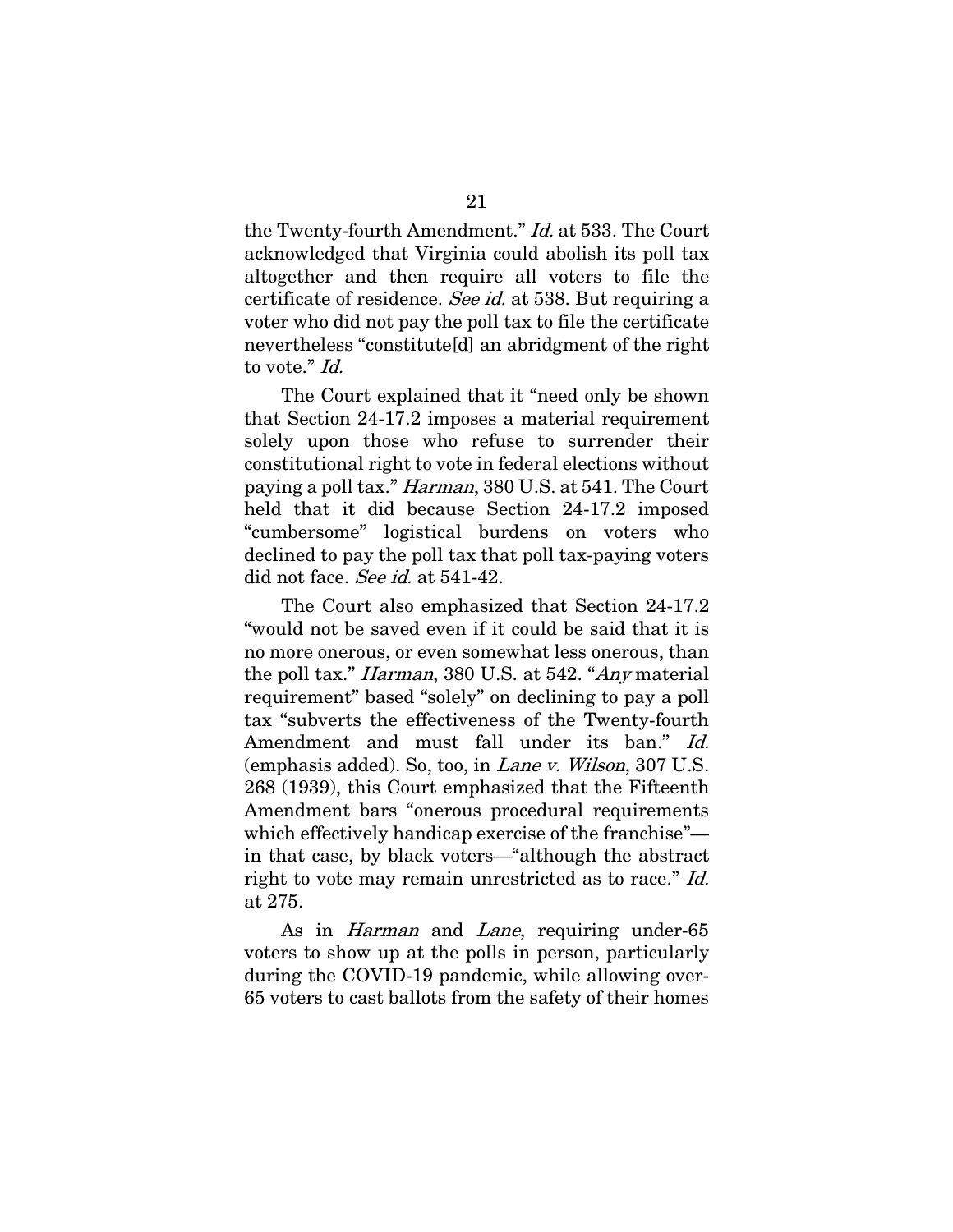imposes a "material requirement," Harman, 380 U.S. at 542, on younger voters that "effectively handicap[s]," *Lane*, 307 U.S. at 275, the exercise of the franchise. Even the Fifth Circuit did not deny that COVID-19 "increases the risks" citizens would face from in-person voting. Pet. App. 23a. Nor did it deny that it can be more "cumbersome," Harman, 380 U.S. at 541, to vote in person; that, after all, was precisely why the state extended no-excuse mail-in voting to seniors. Pet. App. 28a. But it wrongly thought that Texas's system was fine as long as it did not prevent younger voters "from voting by all other means." Id. 23a.

This belief also comes from the Fifth Circuit's ignoring the plain language of the Twenty-Sixth Amendment. That amendment, like the Fifteenth, Nineteenth, and Twenty-Fourth, does not prohibit states only from "absolutely prohibit[ing]" qualified citizens from voting, Pet. App. 24a. It prohibits abridging the right to vote as well. The concept of abridgement "necessarily entails a comparison." Reno v. Bossier Par. Sch. Bd., 528 U.S. 320, 334 (2000). By comparison to the right to vote that Texas provides to citizens over the age of 65, the right it provides to younger voters is less robust. And it is less robust "solely," Harman, 380 U.S. at 542, because of the voters' age thereby subverting the effectiveness of the Twenty-Sixth Amendment. Any differential treatment of voters "on account of age" violates the plain language of the Twenty-Sixth Amendment.

The lesson for Texas's vote-by-mail scheme is straightforward. Texas could have decided not to extend no-excuse vote-by-mail to anyone, but it cannot grant that privilege based on age. The State cannot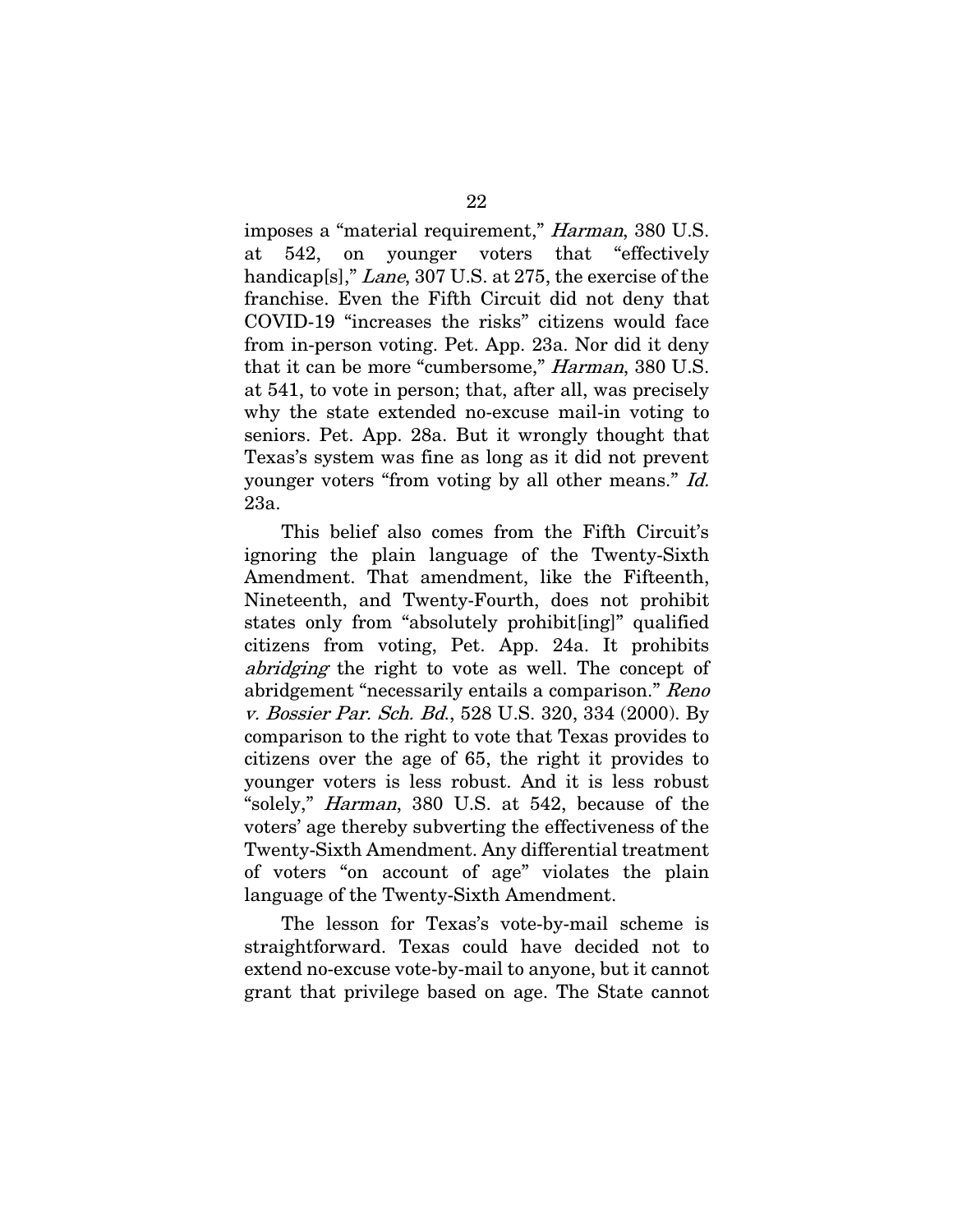"impose[] a material requirement" on voting—namely, showing up at a polling place—"solely" on the basis of an eligible voter's age," *Harman*, 380 U.S. at [5](#page-35-0)41.<sup>5</sup>

3. The Fifth Circuit was flatly wrong to suppose that the "logic" of McDonald v. Board of Election

For one thing, it is not clear that Texas can level down—at least for the upcoming elections in 2020 that are covered by the district court order that the Fifth Circuit stayed. Voters over the age of 65 are entitled to file an "annual" application for mail-in ballots which provides them with such ballots for every election in a calendar year. See Application for Ballot by Mail, https://perma.cc/9CZD-G52E. Absent legislative action, those voters will automatically receive such ballots, which means that the only way to eliminate the age-based discrimination is to enable voters under 65 to obtain mail-in ballots as well.

Moreover, Texas itself has never actually suggested that it wishes to level down. And for good reason: the political blowback elected officials could expect from a voting bloc that participates at a high rate is a powerful deterrent. And Texas could not, of course, eliminate absentee voting altogether because the Uniformed and Overseas Citizens Absentee Voting Act of 1986 as amended, 52 U.S.C. § 20301 et seq., requires states to provide absentee ballots to certain voters for federal elections.

Finally, this Court's decision in *Guinn v. United States*, 238 U.S. 347 (1915), suggested that one "consequence of the striking down of a discrimination clause" is that "a right of suffrage would be enjoyed by reason of the generic character of the provision which would remain after the discrimination was stricken out." Id. at 363. Striking the words "if the voter is 65 years of age or older on election day" from Section 82.003 would level up and create a right to vote by mail for any "eligible voter."

<span id="page-35-0"></span><sup>5</sup> Although Texas could have opted not to offer no-excuse vote-by-mail to those over age 65 in the first place, Judge Ho erred in suggesting that the remedy for a Twenty-Sixth Amendment violation would be to "level down"—that is, to take no-excuse vote by mail away from eligible voters over the age of 65, see Pet. App. 50a-51a.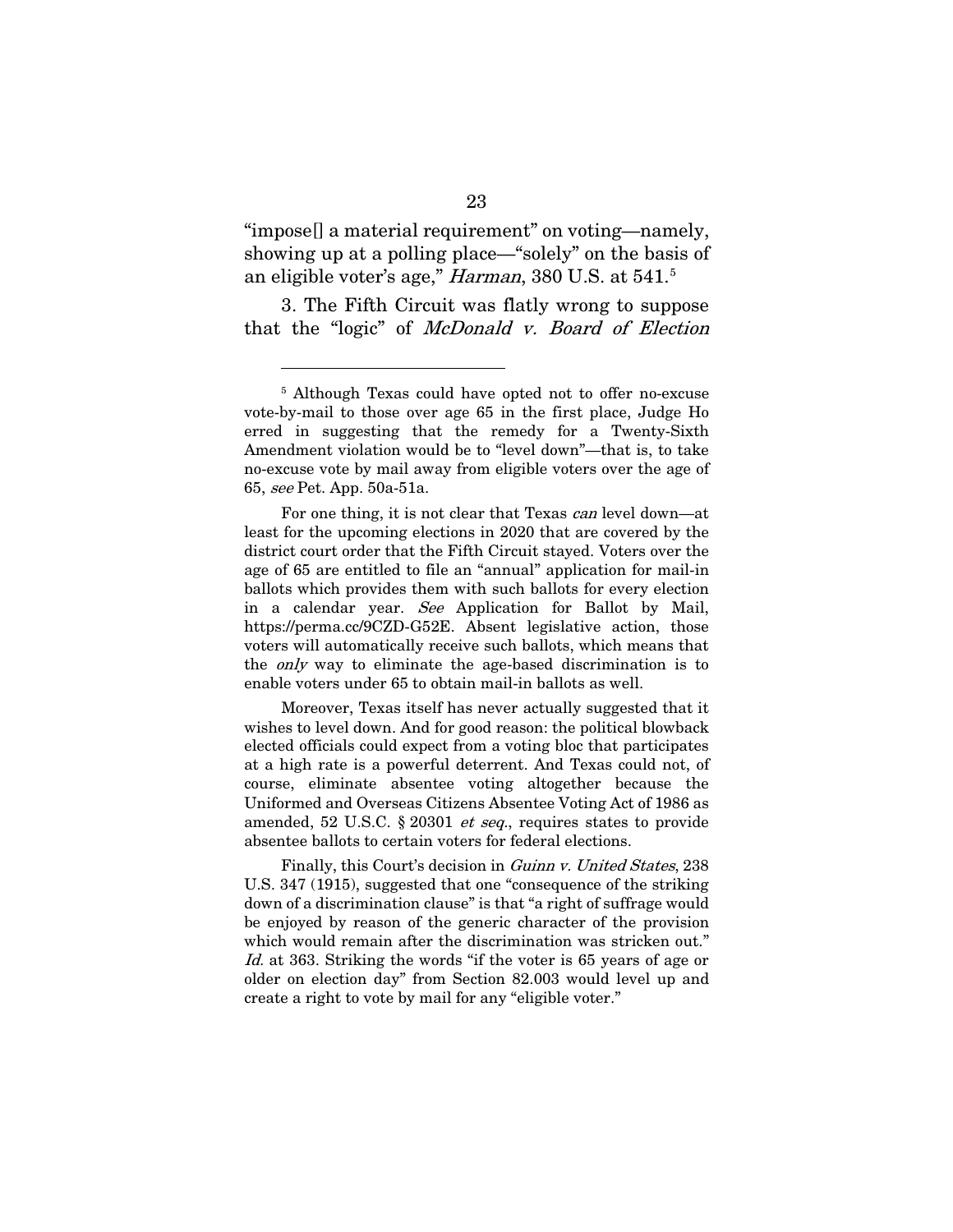Commissioners, 394 U.S. 802 (1969), "applies equally to the Twenty-Sixth Amendment." Pet. App. 31a.

For starters, the Fifth Circuit misunderstands the relationship between the Fourteenth and Twenty-Sixth Amendments. The Twenty-Sixth Amendment was in fact enacted precisely to strike down age-based discrimination that did not violate the Fourteenth Amendment. Using its enforcement power under Section 5 of the Fourteenth Amendment, Congress had tried in the Voting Rights Act of 1970 to extend the right to vote in all elections to all citizens over the age of 18. But in *Oregon v. Mitchell*, 400 U.S. 112 (1970), this Court held that Section 5 of the Fourteenth Amendment did not empower Congress to change a state's age limitations on the right to vote in state and municipal elections Id. at 130. Given that Congress's Section 5 enforcement powers enable it to prohibit at least some state regulation that "is not itself unconstitutional," City of Boerne v. Flores, 521 U.S. 507, 518, 520 (1997), it follows a fortiori that denying or abridging the right to vote on the basis of age would not violate the Equal Protection Clause. See also S. Rep. No. 92-26, 92d Cong., 1st Sess. 8 (1971) (stating that an equal protection clause challenge to state age restrictions on voting would be rejected by this Court). So saying that a particular age-based election restriction does not violate the Fourteenth Amendment cannot determine whether it violates the Twenty-Sixth.

Moreover, *McDonald* actually undermines the Fifth Circuit's assumption that age-based restrictions on vote-by-mail are constitutional.

The plaintiffs in *McDonald* were Cook County residents who were detained pending trial in the Cook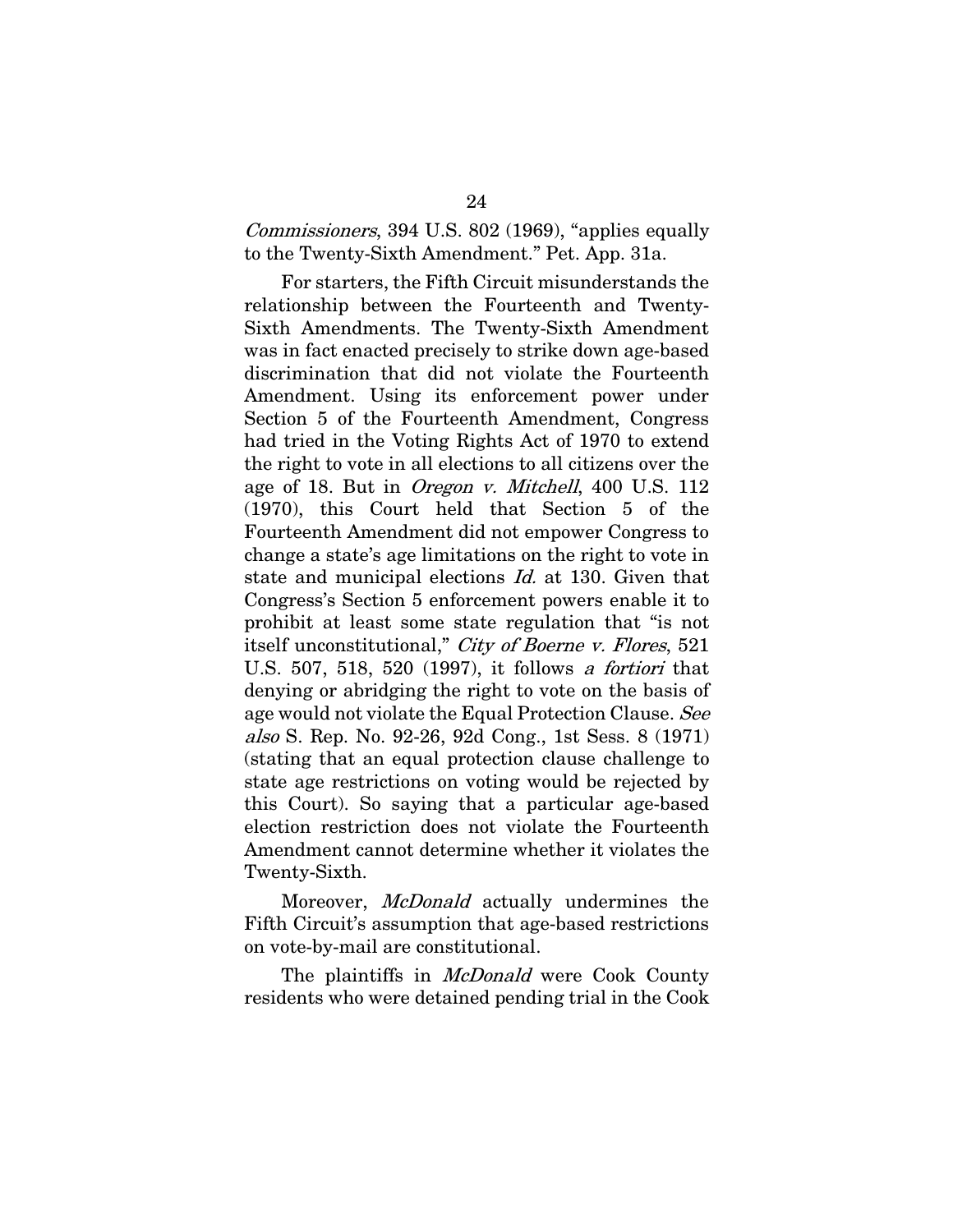County jail. Illinois law made no provision for such "judicially incapacitated" individuals to obtain absentee ballots, even though it authorized the provision of absentee ballots to "medically incapacitated" individuals and individuals incarcerated outside the county. McDonald, 394 U.S. at 806.

The primary reason this Court presumed the constitutionality of the Illinois scheme and reviewed it under the deferential rational basis standard was that "the distinctions made by Illinois' absentee provisions are not drawn on the basis of wealth or race"—each of which "demand a more exacting judicial scrutiny." McDonald, 394 U.S. at 807. But as petitioners have already explained, the Twenty-Sixth Amendment borrowed verbatim the Fifteenth Amendment's formulation because what Congress sought to accomplish was "exactly" what its predecessors had sought to accomplish "in enfranchising the black slaves with the 15th amendment." 117 Cong. Rec. 7539 (Mar. 23, 1971) (statement of Rep. Claude Pepper). So the "logic" of McDonald, Pet. App. 31a, actually undercuts the Fifth Circuit's analysis. If distinctions with respect to absentee voting drawn along racial lines are presumptively invalid—as McDonald itself dictates—so too are such distinctions when drawn "on account of age," as Texas's are.[6](#page-37-0)

<span id="page-37-0"></span><sup>&</sup>lt;sup>6</sup> The Court also rested its decision in *McDonald* on the conclusion that "nothing in the record" suggested that "the Illinois statutory scheme ha[d] an impact on appellants' ability to exercise the fundamental right to vote." 394 U.S. at 807. The Court emphasized that "the record is barren of any indication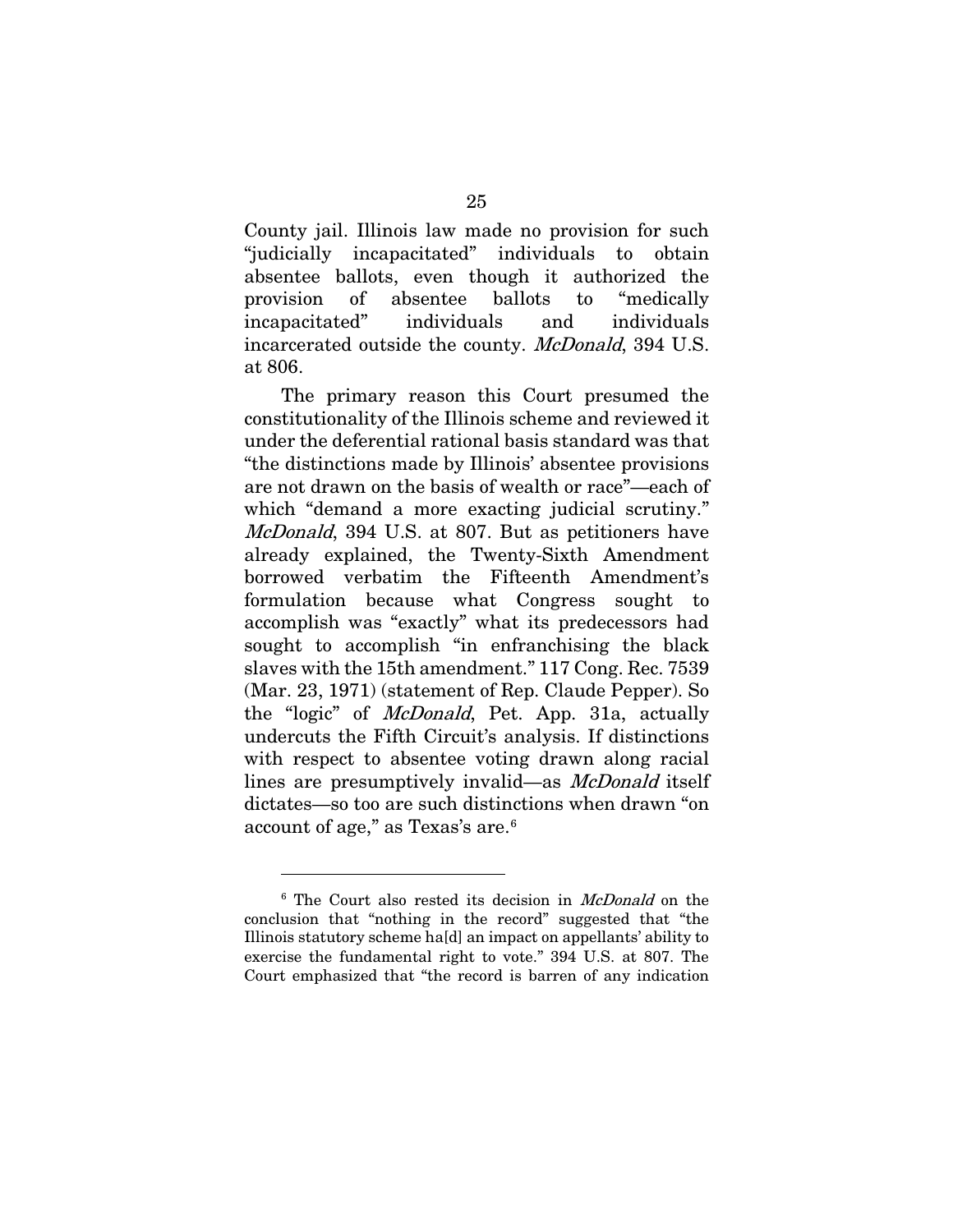Finally, the deferential balancing inquiry that generally governs non-race-based Fourteenth Amendment-based voting challenges cannot govern Twenty-Sixth Amendment challenges. In those cases, courts "weigh 'the character and magnitude'" of the burden imposed on a voter "against 'the precise interests put forward by the State as justifications for the burden."" Burdick v. Takushi, 504 U.S. 428, 434 (1992) (quoting Anderson v. Celebrezze, 460 U.S. 780, 789 (1983)). In short, they engage in a form of balancing where any one of a number of state interests can outweigh the voter's.

But that form of balancing is impermissible here. The prohibition against age-based differential treatment with respect to voting is "explicitly set forth," Coy v. Iowa, 487 U.S. 1012, 1020 (1988), in the Constitution. Thus even "other important interests" must give way "to the irreducible literal meaning" of the constitutional provision. Id. at 1021. The Twenty-

that the State might not, for instance, possibly furnish the jails with special polling booths or facilities on election day, or provide guarded transportation to the polls themselves for certain inmates, or entertain motions for temporary reductions in bail to allow some inmates to get to the polls on their own." Id. at 808 n.6.

But that rationale does not carry over to petitioners' case here. First, although the *extent* of the burden on voting may be relevant in an analysis under the Fourteenth Amendment, Harman and Lane make clear that the Fifteenth, Nineteenth, Twenty-Fourth, and Twenty-Sixth Amendments prohibit *any* burden based on race, sex, poll-tax payment, or age. Second, and in any event, the district court here reviewed the evidence and found that the combination of COVID-19 and Texas's limitation on mail-in ballots *would* have an impact on younger voters' ability to cast their ballots. See Pet. App. 131a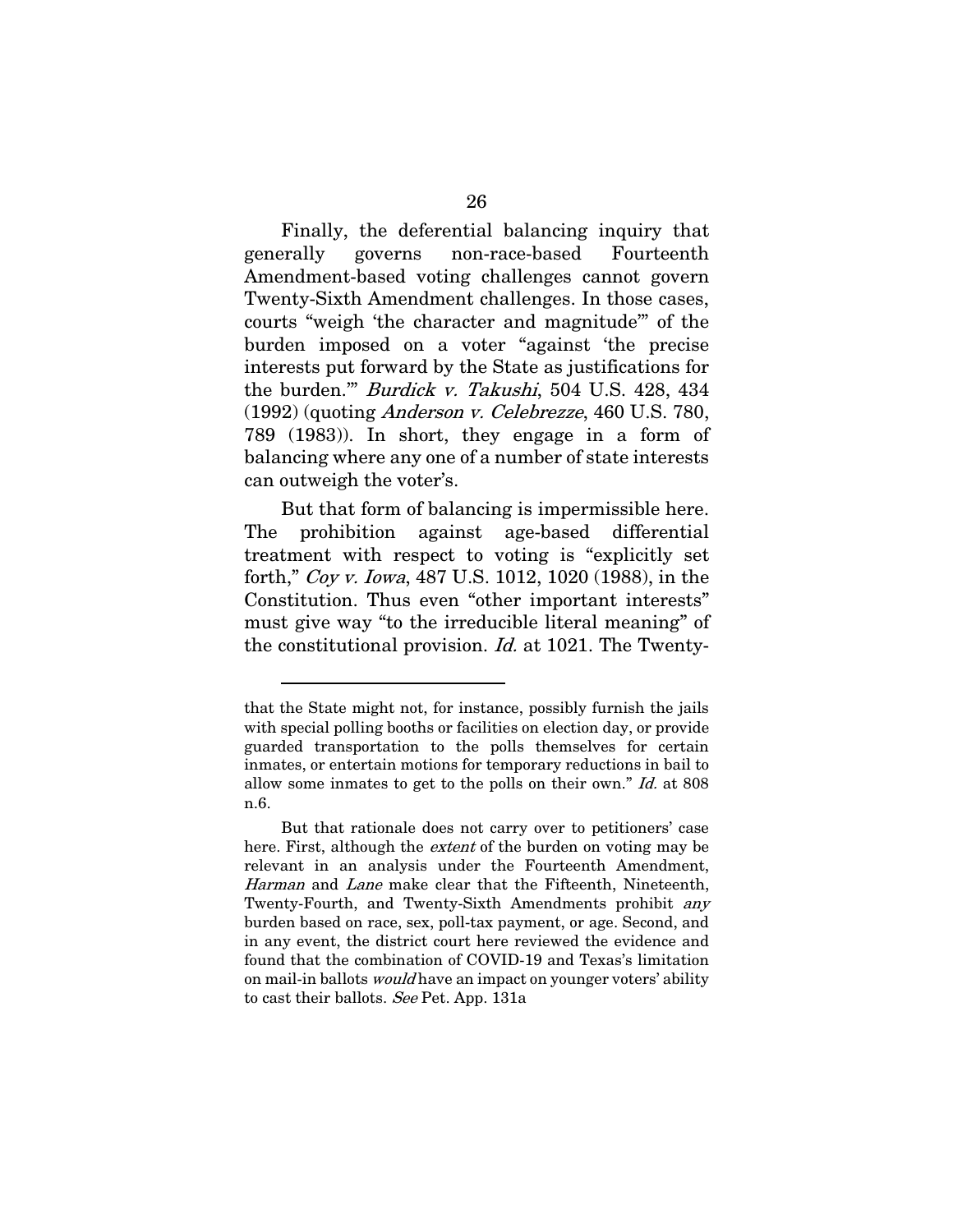Sixth Amendment forbids states from acting on any age-based distinction with respect to voting—full stop.

#### III. This Court should grant review now.

This Court has jurisdiction to review "[c]ases in the courts of appeals" either "*before* or after rendition of judgment or decree." 28 U.S.C. 1254(1) (emphasis added). Certiorari before judgment is appropriate when "the case is of such imperative public importance as to justify deviation from normal appellate practice and to require immediate determination in this Court." Sup. Ct. R. 11. This case satisfies both the importance and the immediacy aspects of that standard.<sup>[7](#page-39-0)</sup>

1. Like the question regarding the 2020 census form on which this Court granted certiorari before judgment last Term, this case involves "an issue of imperative public importance." Dep't of Commerce v. New York, 139 S. Ct. 2551, 2565 (2019). The ability of millions of Texas voters to participate in the 2020 election season under the unprecedented conditions caused by the COVID-19 pandemic without risking their own health and safety or the health and safety of others turns on whether Texas can exclude them from vote by mail solely "on account of age." The issue is of imperative importance not only to those voters who wish to vote by mail, but also to voters who plan to vote in person, since the more voters who choose to cast

<span id="page-39-0"></span><sup>7</sup> Even a party that prevailed in the district court may seek review in this Court on a petition for a writ of certiorari before judgment. See United States v. Nixon, 418 U.S. 683, 686, 690 (1974). In this case, although petitioners prevailed in the district court, the Fifth Circuit's stay of the preliminary injunction they obtained makes them an aggrieved party.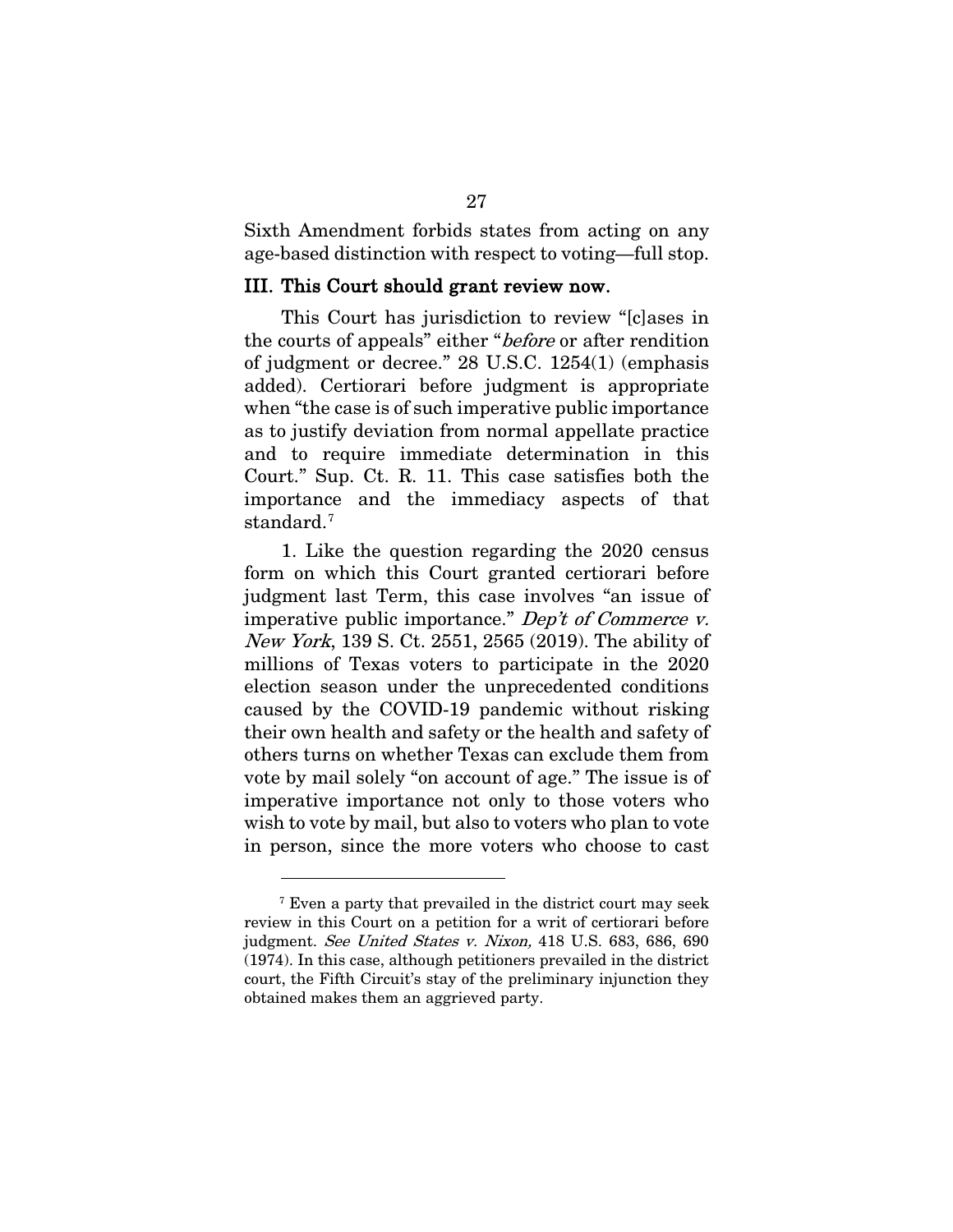mail-in ballots, the lower the risk the remaining inperson voters will face.

For example, petitioner Joseph Cascino, who is twenty-years old, wants to vote by mail because has a mother who is immunocompromised and he is "in prime condition to be an asymptomatic carrier." Declaration of Joseph Cascino 2, Texas Democratic Party v. Abbott, No. 5:20-cv-00438 (W.D. Tex. May 14, 2020), ECF 64-1105. Petitioner Shanda Sansing is 60 years old. She similarly wants to vote by mail because she has a husband and a daughter who are asthmatics and she is being "very vigilant about self-containment" because of the fear of infecting herself or her loved ones. Declaration of Shanda Sansing 2, Texas Democratic Party v. Abbott, No. 5:20-cv-00438 (W.D. Tex. May 14, 2020), ECF 63-4.

After the Fifth Circuit's decision here, healthcare workers in Texas face an untenable choice as well. For example, petitioner Brenda Li Garcia works as a nurse, and believes that the best practices for avoiding infecting herself, and her then infecting others, include voting by mail rather than in person. Declaration of Brenda Li Garcia 2, Texas Democratic Party v. Abbott, No. 5:20-cv-00438 (W.D. Tex. May 14, 2020), ECF 72-3. See also Br. for Amici Curiae Healthcare Professionals and Institutions in Support of Plaintiffs-Appellees 19-21, Texas Democratic Party v. Abbott, No. 20-50407 (5th Cir. May 28, 2020), BL-65 (arguing that frontline healthcare workers should not be forced to choose between protecting the community and voting in person).

This Court also granted certiorari before judgment in United States v. Fanfan, 542 U.S. 956 (2004), in light of the fact that "thousands—or even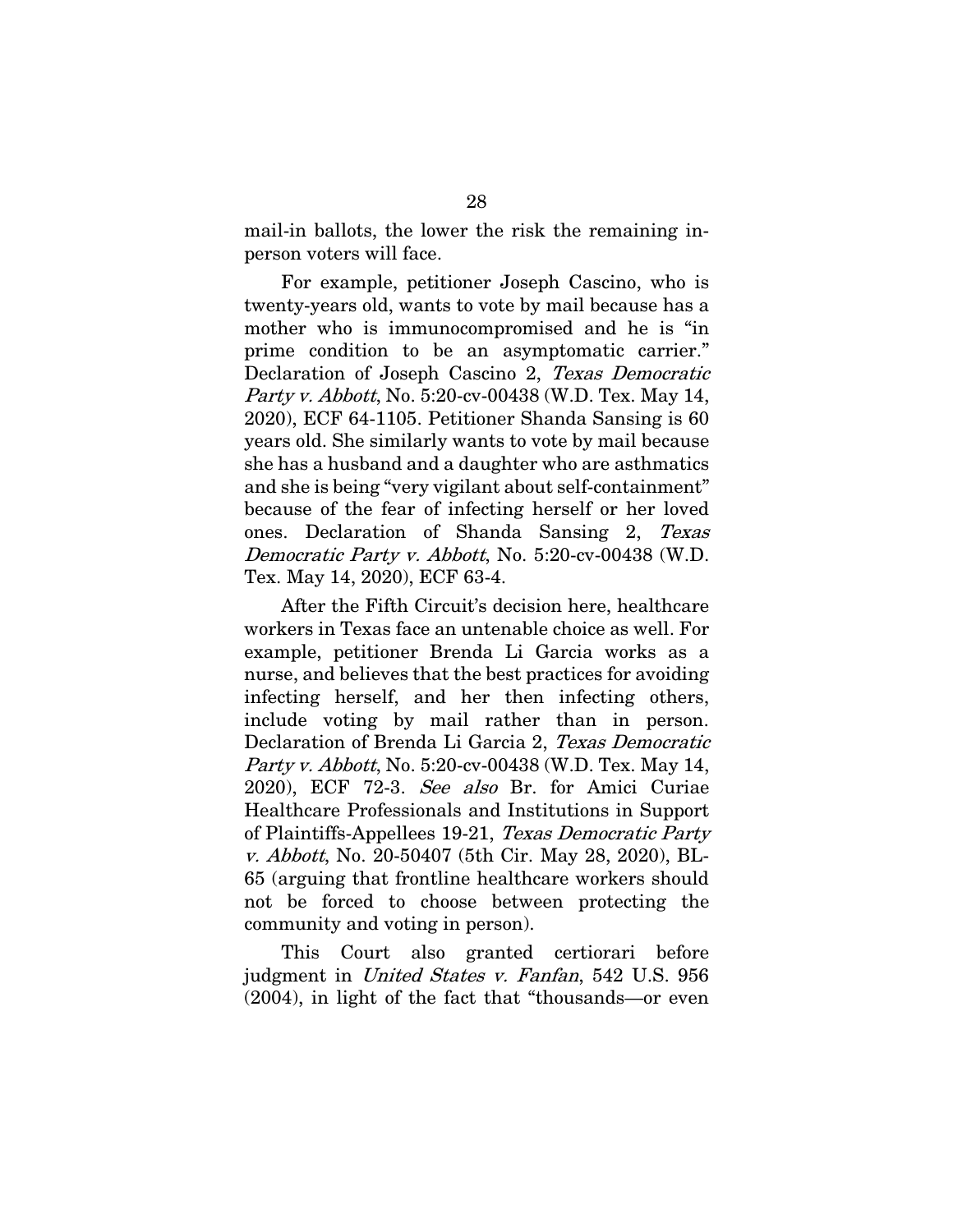tens of thousands—of criminal sentencings" would be "thrown into doubt" until the Court resolved the constitutionality of the Federal Sentencing Guidelines, U.S. Pet. Cert. Before Judgment 9-10, United States v. Fanfan, 2004 WL 1638205 (No. 04- 105). Similarly, in this case, the ability of hundreds of thousands—or even millions—of voters to participate in a critical set of elections without endangering themselves or others will be thrown into doubt until this Court resolves the question presented.

If under-65 voters in Texas are deterred from participating in the 2020 primary or general elections by fear of COVID-19, the right to vote—a right "preservative of all [other] rights," *Yick Wo v. Hopkins*, 118 U.S. 356, 370 (1886)—will be lost forever. "[T]here can be no 'do-over' or redress of a denial of the right to vote after an election." Fish v. Kobach, 840 F.3d 710, 752 (10th Cir. 2016); see also League of Women Voters of United States v. Newby, 838 F.3d 1, 9 (D.C. Cir. 2016) (same).

2. Also, like the question regarding the 2020 census form, which "needed to be finalized for printing" within a few months," Dep't of Commerce, 139 S. Ct. at 2565, timing issues here support granting certiorari before judgment.

It would be impossible for the parties to obtain full review of petitioners' entitlement to preliminary relief—let alone permanent relief—in both the court of appeals and this Court before the election happens. The Fifth Circuit granted a stay of the district court's preliminary injunction, but did not set an expedited briefing schedule. Even on an expedited schedule, that court would be unlikely to render a decision before the middle of the summer, by which point timely review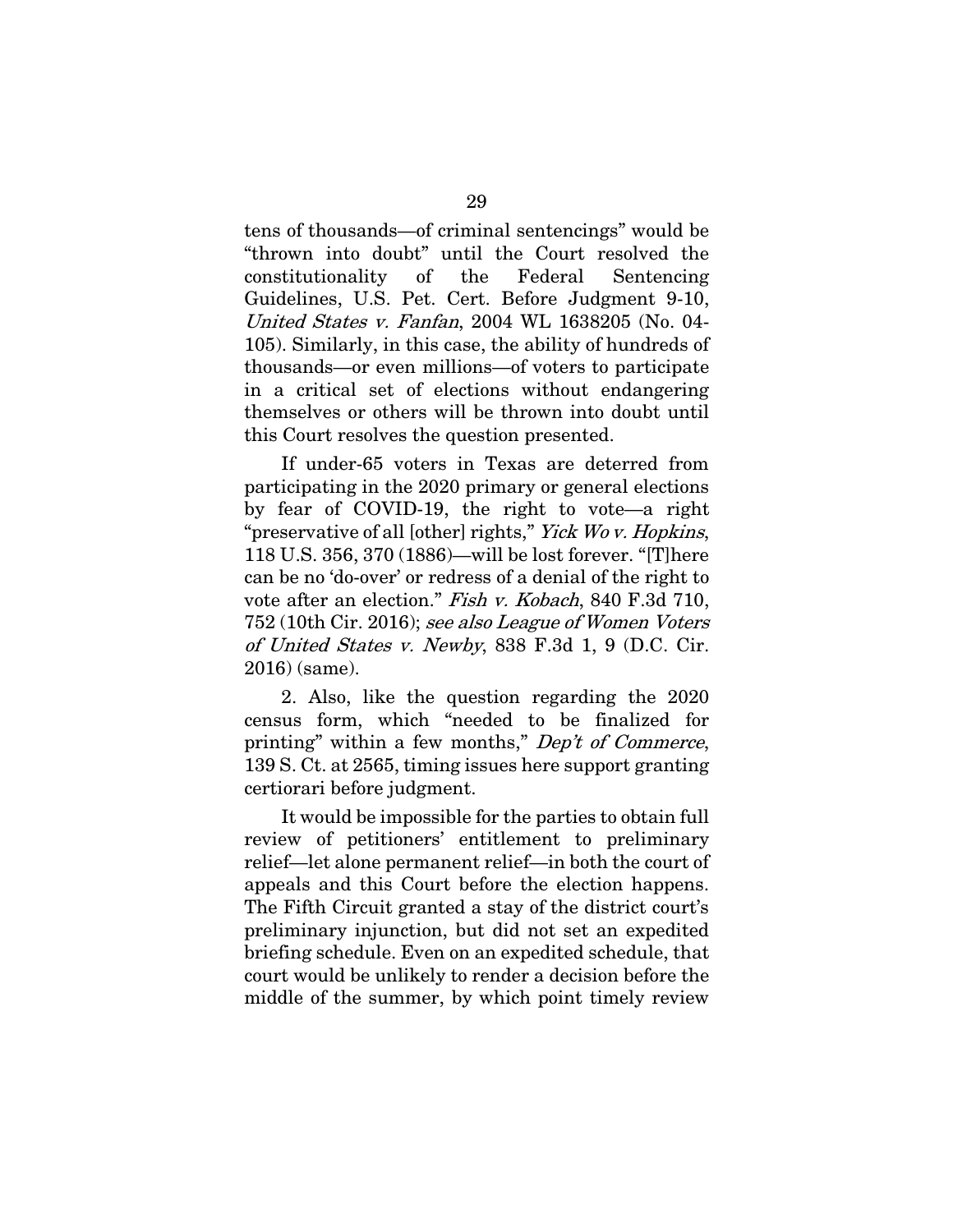by this Court might be close to impossible. As a practical matter, a writ of certiorari before judgment may be the only way to obtain timely review in this Court.

Moreover, this Court recently reiterated that "lower federal courts should ordinarily not alter the election rules on the eve of an election." Republican Nat'l Comm. v. Democratic Nat'l Comm., 140 S.Ct. 1205, 1207 (2020) (per curiam) (citing Purcell v. Gonzalez, 549 U.S. 1 (2006) (per curiam)). The only way to prevent those eleventh-hour alterations while still protecting citizens' fundamental right to vote is for this Court to grant review sufficiently in advance of the election. And when the constitutional claim arises in an election year, certiorari before judgment is the only way to achieve this. Right now, while the Purcell principle might have some bearing on whether the preliminary injunction should be reinstated for the July primary, the November general election is nearly five months away and *Purcell* poses no barrier to petitioners' obtaining relief.

The preliminary injunction petitioners sought and obtained from the district court rested on the theory that "in the circumstances of the pandemic now facing the state," Texas's age-based restriction of no-excuse vote-by-mail and its restriction on what counts as a "physical condition" entitling a citizen to vote by mail "subjects voters under the age of sixty-five to unconstitutional burdens not levied on voters age sixty-five or older." Pet. App. 82a. That claim could not have been brought before COVID-19, was filed with dispatch once the danger became clear, and merits this Court's intervention now.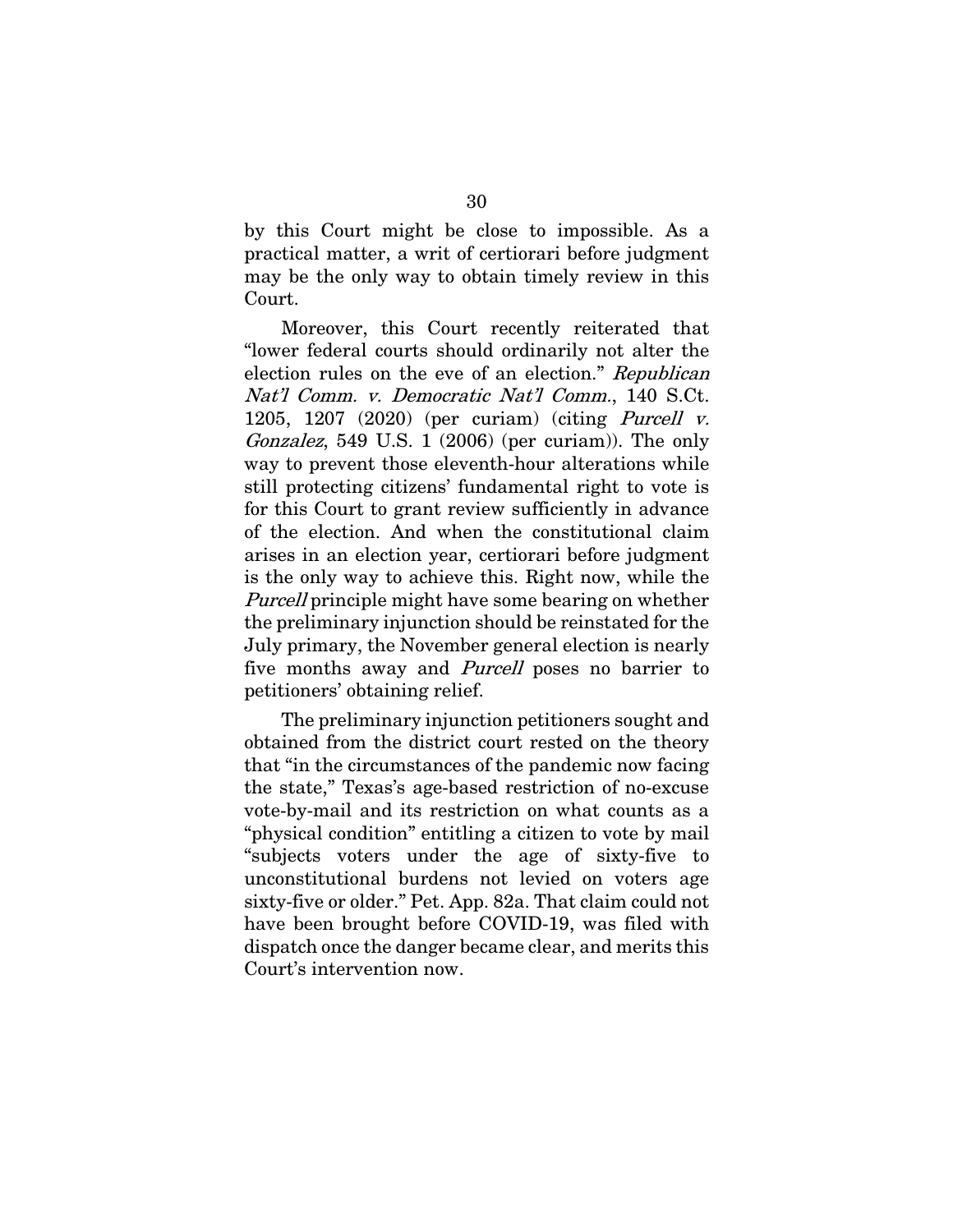### **CONCLUSION**

For the foregoing reasons, the petition for a writ of certiorari before judgment should be granted. This Court should then lift the stay imposed by the court of appeals, and set an expedited briefing schedule that will enable a decision in time for the 2020 general election. [8](#page-43-0)

Respectfully submitted,

Jeffrey L. Fisher Brian H. Fletcher Pamela S. Karlan STANFORD LAW SCHOOL SUPREME COURT LITIGATION CLINIC 559 Nathan Abbott Way Stanford, CA 94305

Robert Leslie Meyerhoff TEXAS DEMOCRATIC PARTY 314 E. Highland Mall Blvd. #508 Austin, TX 78752

Chad W. Dunn Counsel of Record K. Scott Brazil BRAZIL & DUNN, LLP 4407 Bee Caves Road Suite 111 Austin, Texas 78746 Telephone: (512) 717-9822 chad@brazilanddunn.com

Armand Derfner DERFNER & ALTMAN 575 King Street Suite B Charleston, SC 29403

<span id="page-43-0"></span><sup>8</sup> Seeking to provide the Court with alternative options for dealing with the Fifth Circuit's erroneous Twenty-Sixth Amendment ruling, petitioners have also filed a motion with this Court asking that the Court vacate the Fifth Circuit's stay of the district court's preliminary injunction. No. 19A-\_\_\_. If the Court grants that motion, and orders that the preliminary injunction remain in place through the 2020 general election, that decision would obviate the need to grant plenary review at this time, and the underlying claims can then be adjudicated fully in the courts below without need for further intervention by the Court.